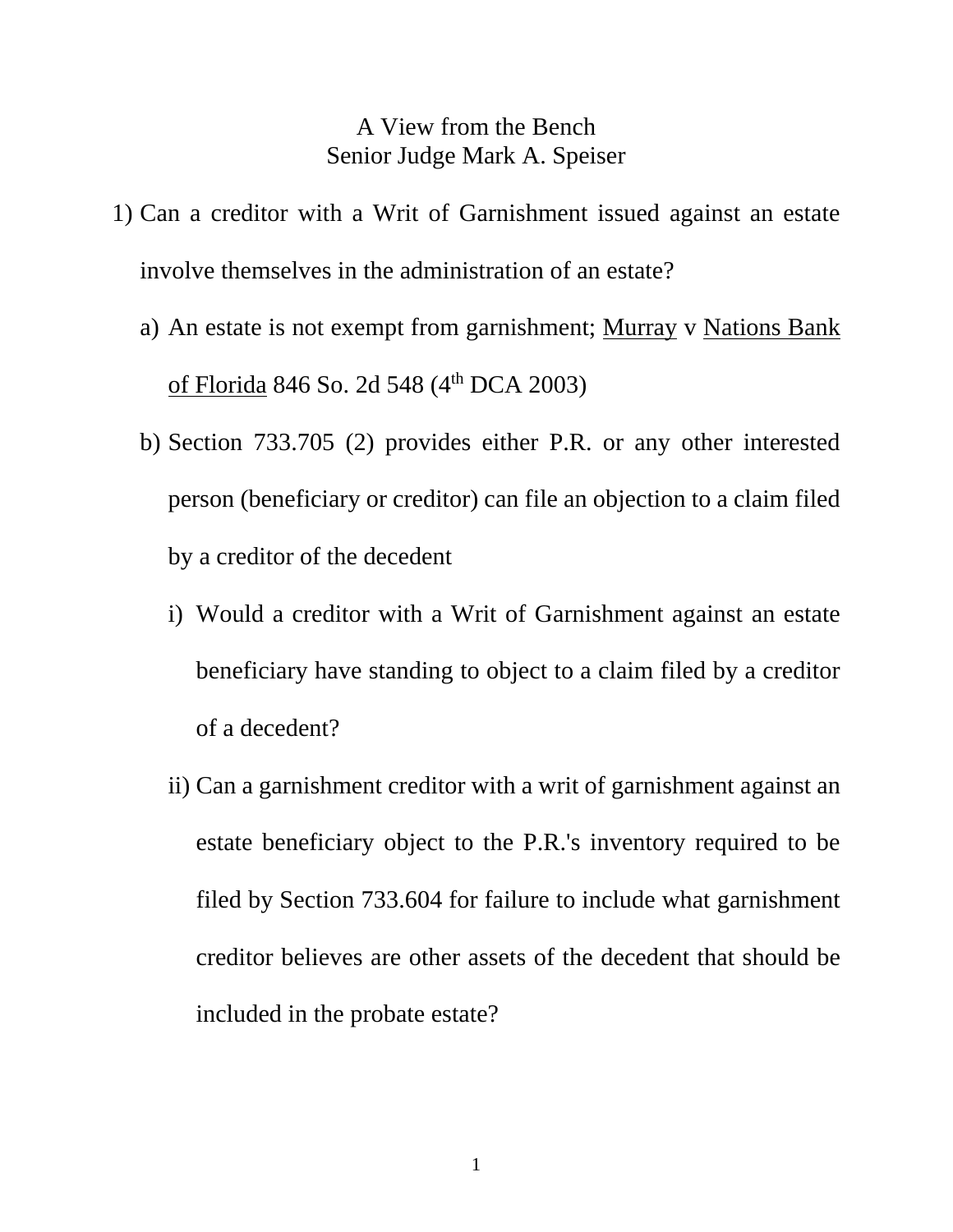- iii) Can a garnishment creditor of an estate beneficiary object to purportedly excessive fees paid to the P.R. and counsel for the P.R.? [Section 733.106(6) allowing court to assess fees against a person's part of the estate in such proportion the court deems just]
- c) If P.R. is seeking to marshal estate assets held by a bank, yet another court issued a garnishment order over the account for a former spouse seeking back support/alimony over a portion of proceeds, who has priority?

Kipinis v Taub 286 So. 2d 271 (3rd DCA 1973) held and Section 77.06(2) provides service of the garnishment writ on the bank (the garnishee) vests the divorce court with exclusive jurisdiction over the account until all issues related to the garnished funds are resolved. Garnishee bank can retain and not turnover to the probate court up to double the amount of funds that are the subject of the garnishment writ Section 77.19

d) Garnishment creditor of an estate beneficiary need not file a claim against estate since such a creditor is only seeking to secure a distributive share the beneficiary would otherwise be entitled to.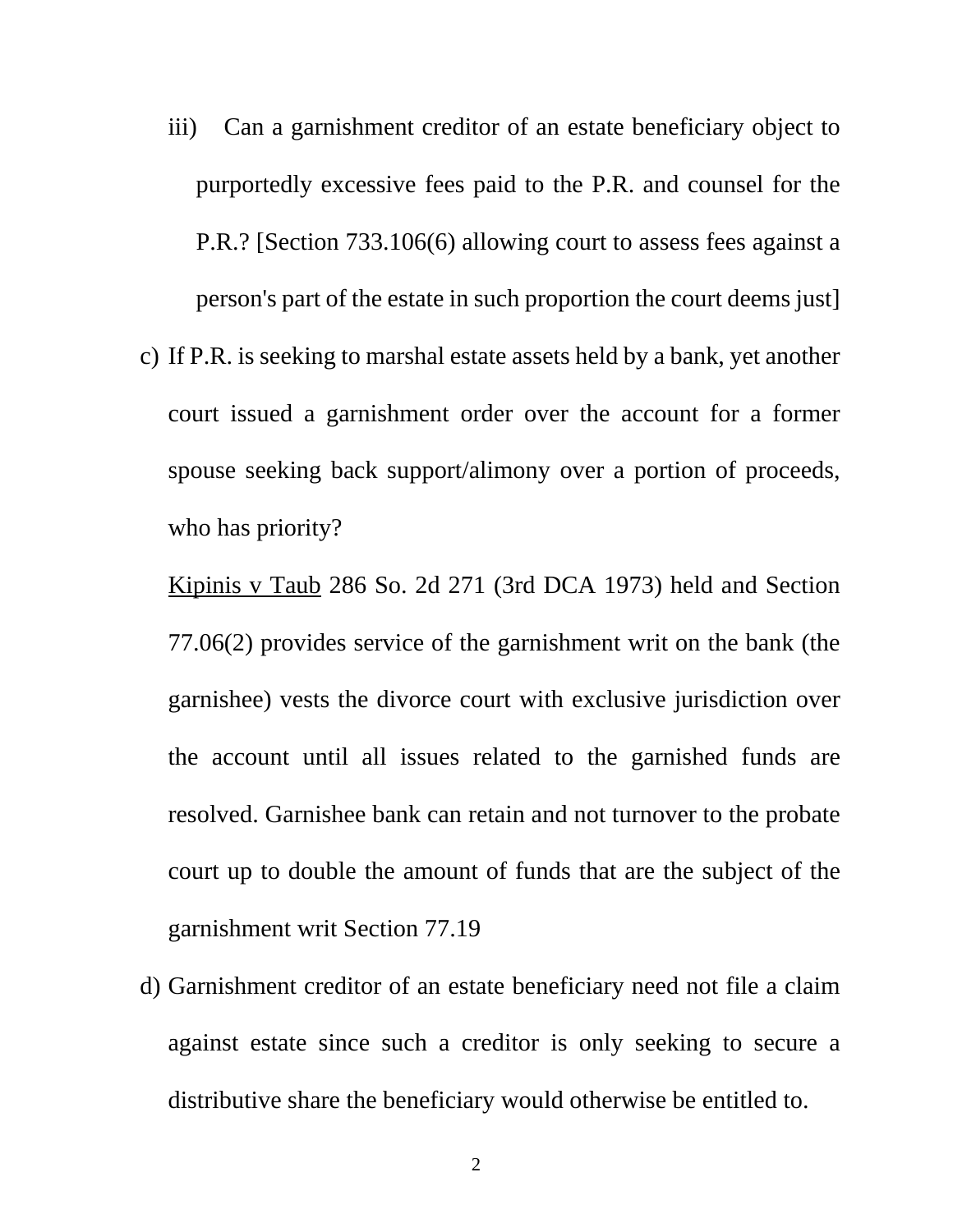- i) Garnishment creditor merely needs to serve a copy of garnishment order on P.R.
- e) Does a spend thrift provision in a trust exempt that trust from being the subject of a garnishment order? No!
	- i) Harris is sole beneficiary of special needs trust funded by proceeds from a settlement
	- ii) Harris had no control over trust, was unable to compel trustee to make distributions, and did not personally receive any disbursements from the trust as they are made directly to third parties who provided services for the benefit of Harris
	- iii) Alexander, Harris's ex-spouse, obtained a valid child support order for substantial arrearages
	- iv)Trial court ruled Harris had no ability to pay arrearages or his ongoing monthly support obligations
	- v) Alexander v Harris, 278 So. 3d 721 (2nd DCA, 2019)

Held a special needs trust does not protect Harris from his legal court ordered obligation to support his child or for that matter a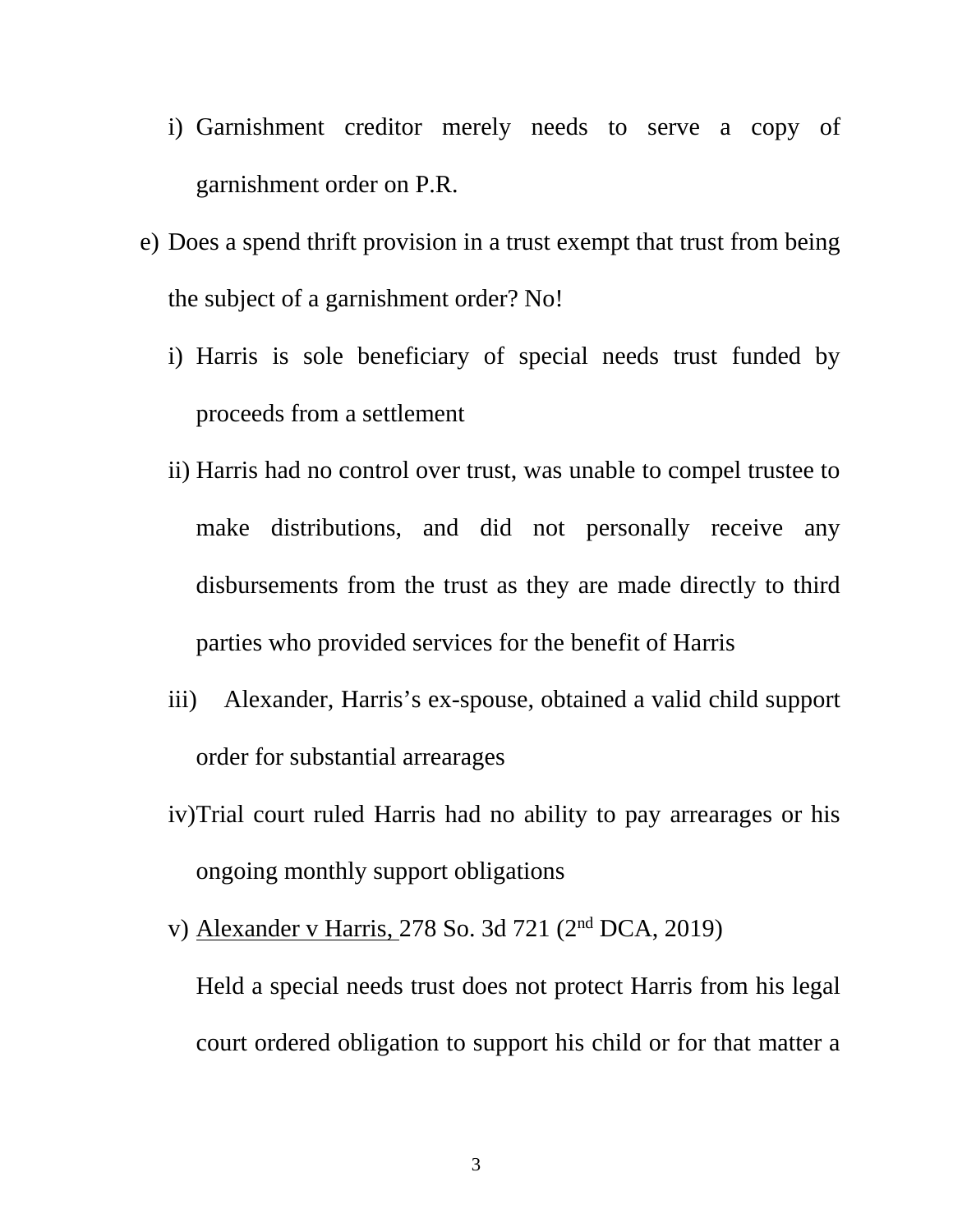former spouse and that continuing writ of garnishment order directed at the trust was appropriate

- vi)Section 736.0503(2) provides spendthrift provisions are unenforceable against a valid court garnishment order attaching present or future disbursements to pay the trust beneficiary's child, spouse or former spouse obligations
- vii) However Section 736.0503(3) provides garnishment of a spendthrift trust will be permitted only upon an initial showing that traditional means of enforcing the claim are insufficient
- viii) In sum, where two public policies conflict, that is enforcement of spendthrift provisions to protect individuals incapable of managing and protecting their own funds and payment of spousal and child court ordered obligations, enforcement of family obligations take precedence

# 2) Death Certificates

a) Guardian's authority does not end immediately upon death of ward, rather upon the filing of a certified copy of Ward's death certificate and entry of order of discharge; Section 744.521

4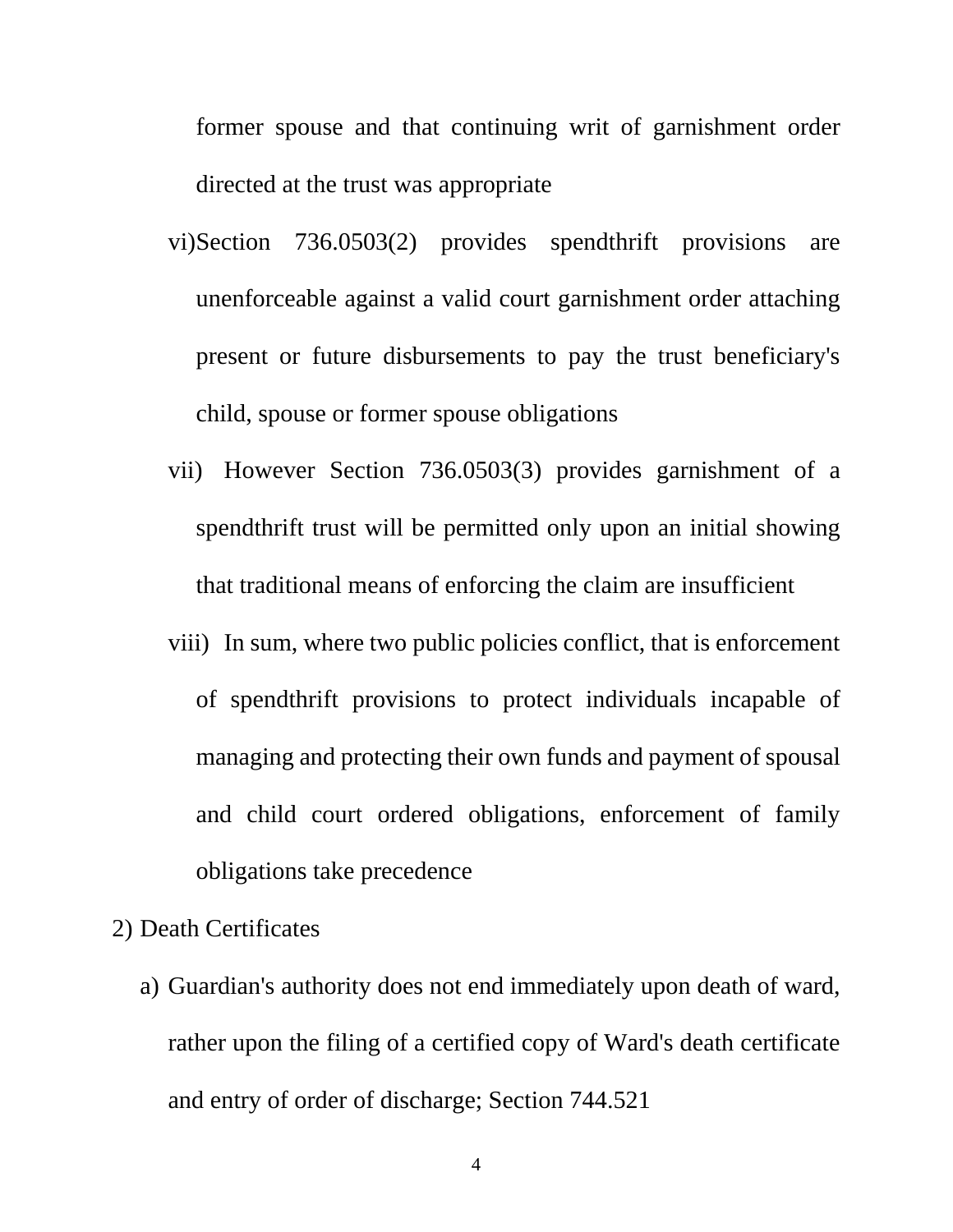- b) Guardian not entitled to a death certificate stating cause of death since Section 382.35(4) provides that section of death certificate is confidential from public inspection
- c) Only decedent's spouse, parent, child, grandchild or sibling of legal age may receive a death certificate with cause of death; Section 382.0252(9)(1)
- d) Amending a death certificate
	- i) Except for correction of a misspelling or omission of name of surviving spouse, the Florida Department of Health cannot change the name of the surviving spouse on the death certificate without a court order; Section 382.016(2)
- e) Death certificate in a formal administration must be filed no later than three months following date of first publication of the notice to creditors, and, in a summary administration, at any time prior to the entry of the order of summary administration; Section 771.103; Rule 5.205(a)(1)(3)
	- i) The court may nevertheless order the P.R./petitioner to file death certificate at any time during the proceeding; Rule 5.205(c)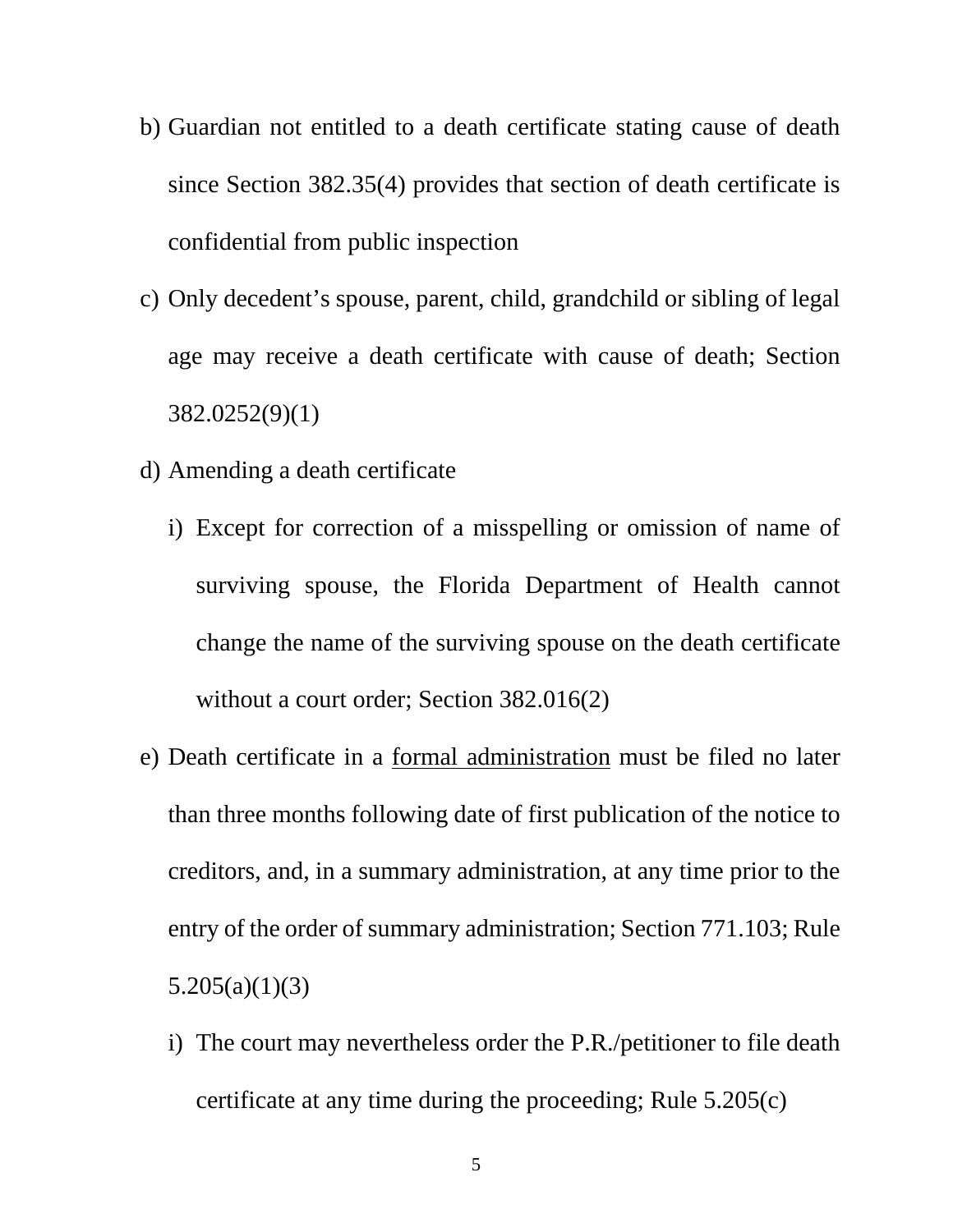- f) Presumptive death it is a Court's determination that a death of a Florida resident occurred but that the body of that person has not been located
	- i) Department of Health shall issue a presumptive death certificate when ordered by the court
	- ii) The medical certification of cause of death must be signed by the judge issuing the court order; Section  $382.012(1)(2)$
	- iii) This procedure is employed either if a person's absence from their last known domicile is for a continued period of five years, without a satisfactory explanation after diligent search and inquiry or at any time where the absent person was exposed to a specific peril of death and the person's body is unlocatable
	- iv)the court can enter an order based upon direct/circumstantial evidence that presumes the person to be dead; Section 731.103(3)(4); Rule 5.171(c)
- 3) Examples of Unethical Conduct by Probate Counsel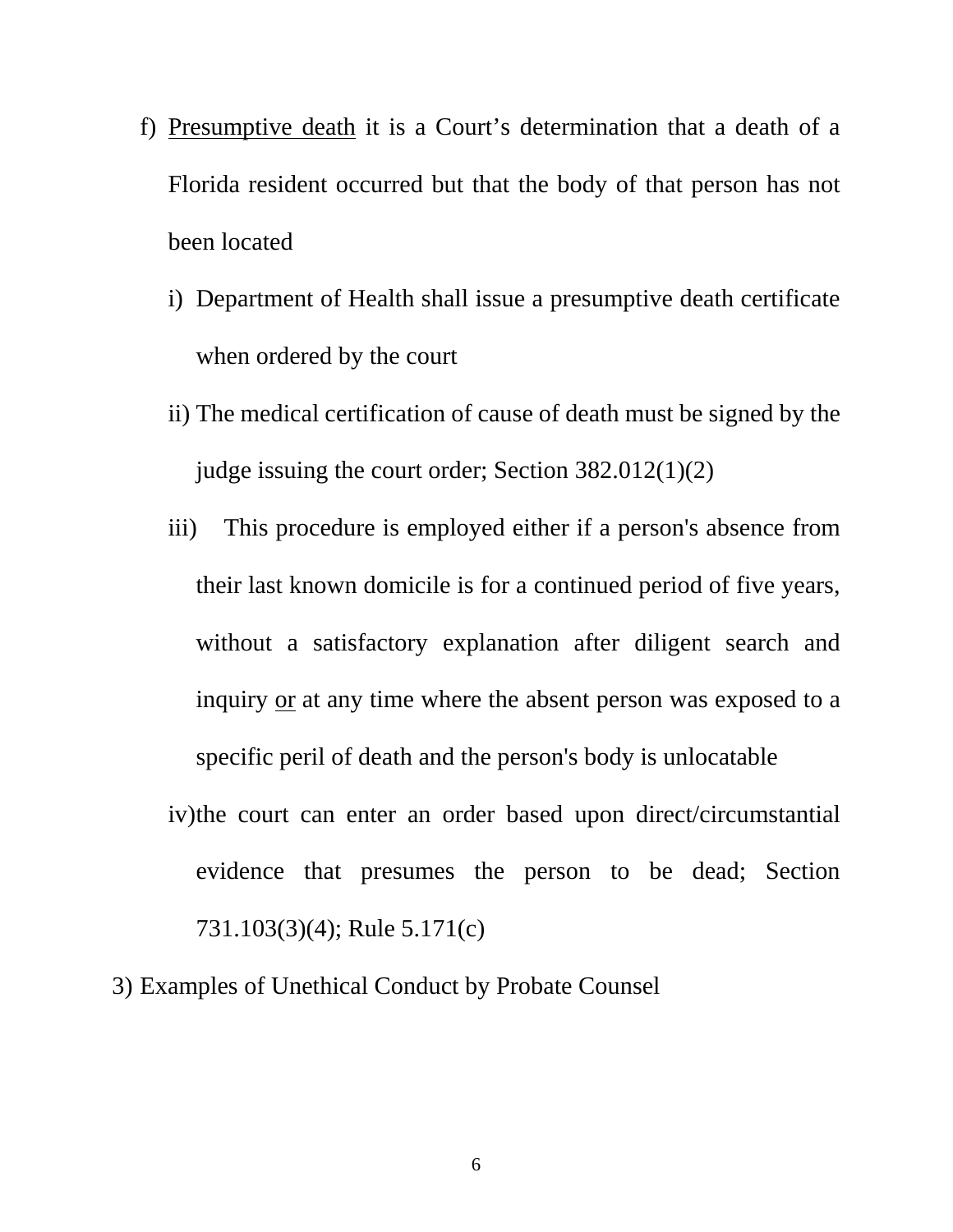- a) Nov. 2013, Anderson appointed P.R. of mother's estate in Broward and letters of administration issued by Judge Greene, assigned to preside over estate administration
	- i) Jones, Esq. entered appearance as counsel for P.R. Anderson in his mother's estate
	- ii) June 2014, Jones, Esq. filed petition for incapacity in Broward claiming Anderson suffered a brain injury during an auto accident, that Anderson needed guardianship and was incapable of handling his affairs
	- iii) Sept. 2014, Jones, Esq. petition to be appointed as Anderson's guardian, was appointed, and retained himself as counsel for the plenary guardianship of Anderson
	- iv)Assets of Anderson's guardianship would be his inheritance from his mother's estate
	- v) Judge Speiser assigned to preside over Anderson's guardianship case
	- vi)In January 2016, while Anderson's own guardianship case was still pending, the incapacitated Anderson as P.R. of his mother's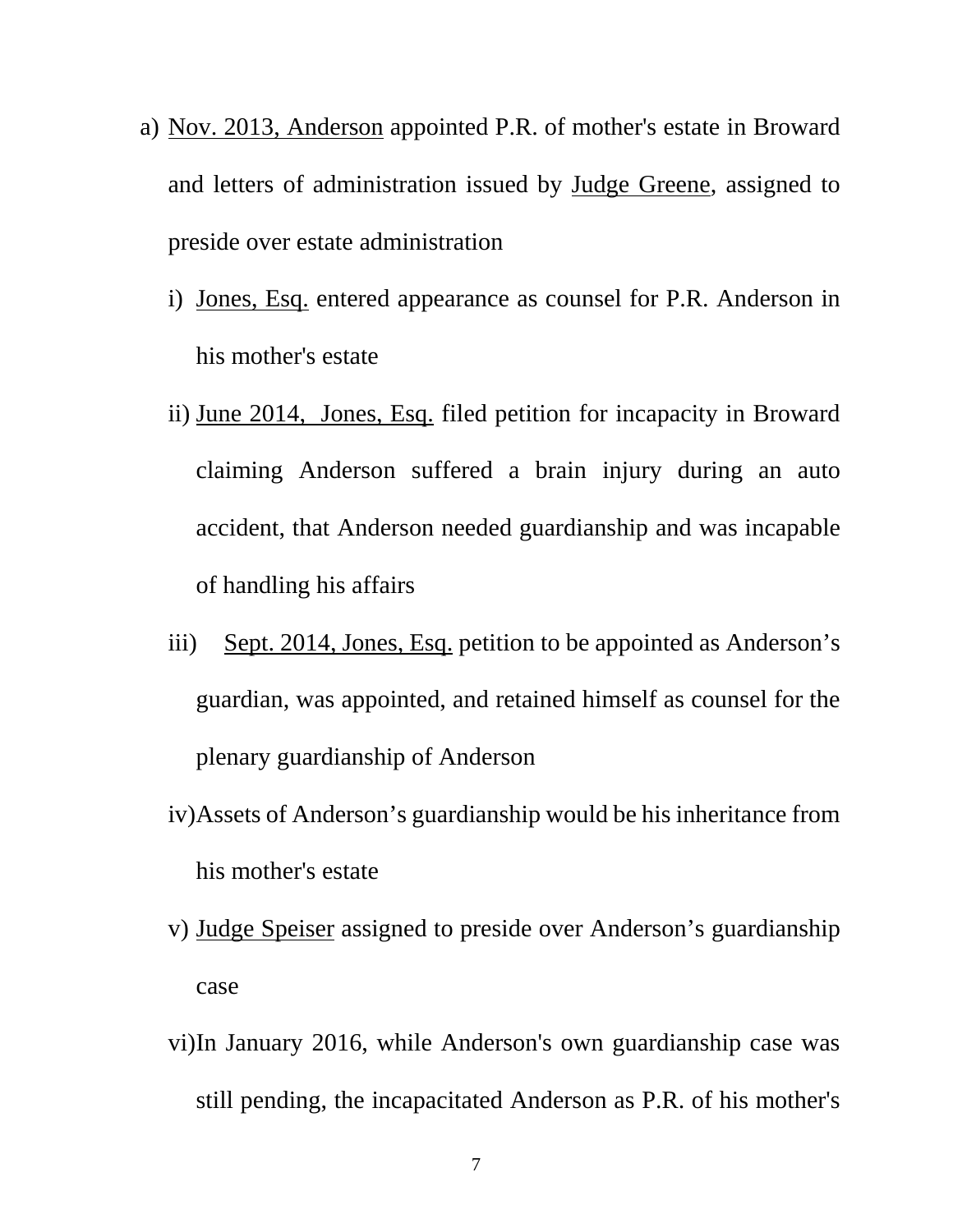probate estate petitioned Judge Greene through his counselJones, Esq. for a \$233,000 disbursement to Anderson's purported brother, and \$35,500 to Jones, Esq. as his final attorney's fees

- vii) Obviously, Jones, Esq. as guardian and counsel for guardian in Anderson's still pending guardianship case, knew Anderson remained incapacitated and incapable of handling any financial affairs
- viii) Attorney Jones, Esq. failed to advise the Broward Clerk of Court at the time he filed petition for incapacity for Anderson and successfully secured a guardianship for Anderson, that there was still pending a related case in front of Judge Greene where Anderson was serving as P.R. of his mother's estate
- ix)Attorney Jones, Esq., pursuant to Section 733.303(1)(6), knew his client Anderson was no longer qualified, mentally or physically, to serve as P.R. of his mother's probate estate as he simultaneously was a ward in his own guardianship, yet Attorney Jones, Esq. filed a petition for Guardianship on behalf of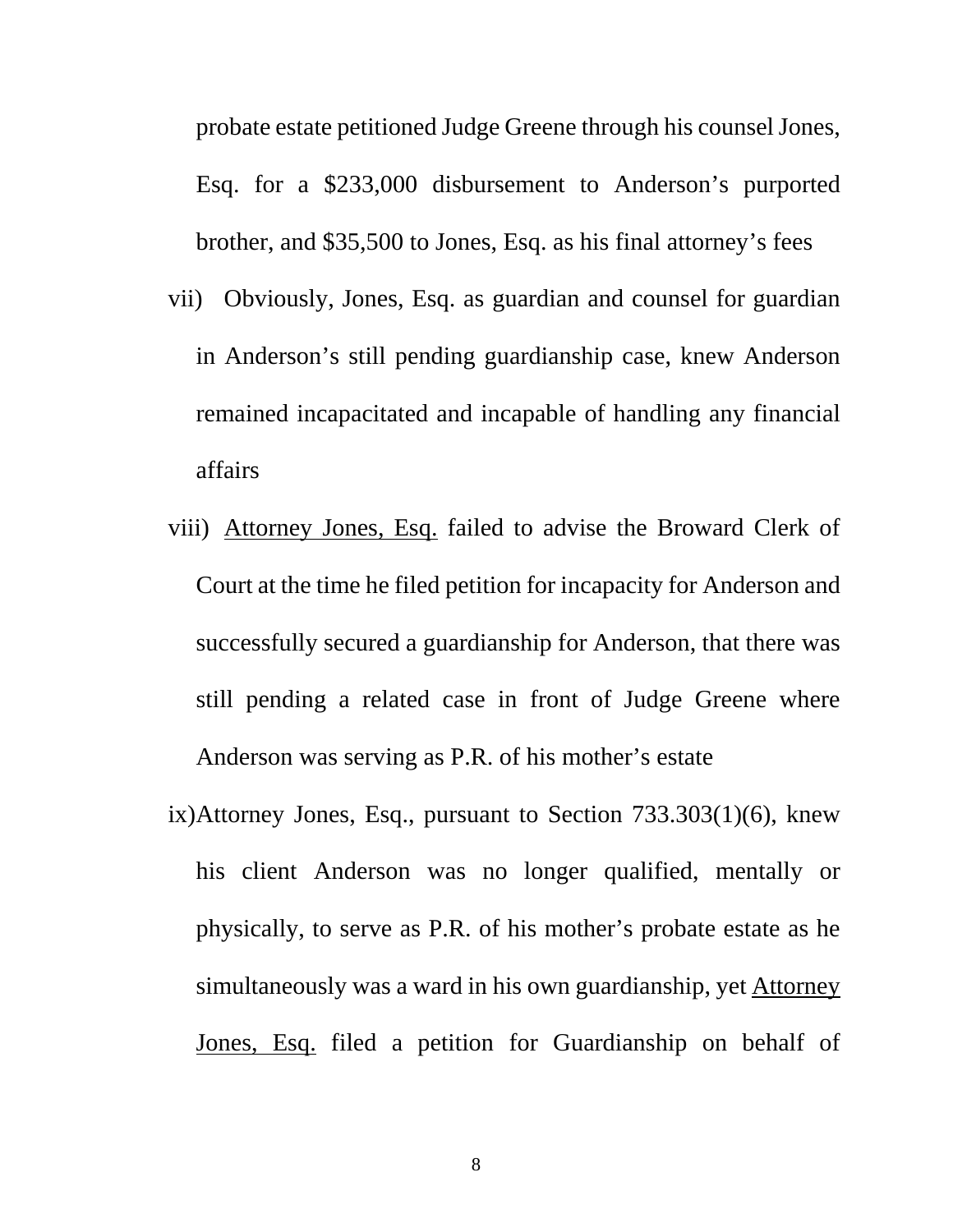Anderson that Judge Greene entered order on awarding fees to Attorney Jones, Esq. in amount of \$35,000.

- x) Attorney Jones, Esq.'s failure to advise Broward Clerk's office at time he filed guardianship case for the puportedly incapacitated Anderson that it was a related case to the then pending case of Anderson mother's estate and that Anderson was no longer qualified to serve as P.R. of her estate resulted in Attorney Jones, Esq. receiving serious Florida Bar sanctions
- b) A non-blood relative friend may be nominated in a will to serve as a P.R. of an estate as long as that person is a Florida resident; Section 733.302
	- i) At time petition for administration is filed if that non-relative friend has moved out of state, that person cannot be appointed to serve
	- ii) Likewise if that non-relative Florida friend once appointed subsequently moves out of state while the estate is still pending, counsel for P.R. must immediately notify probate court when this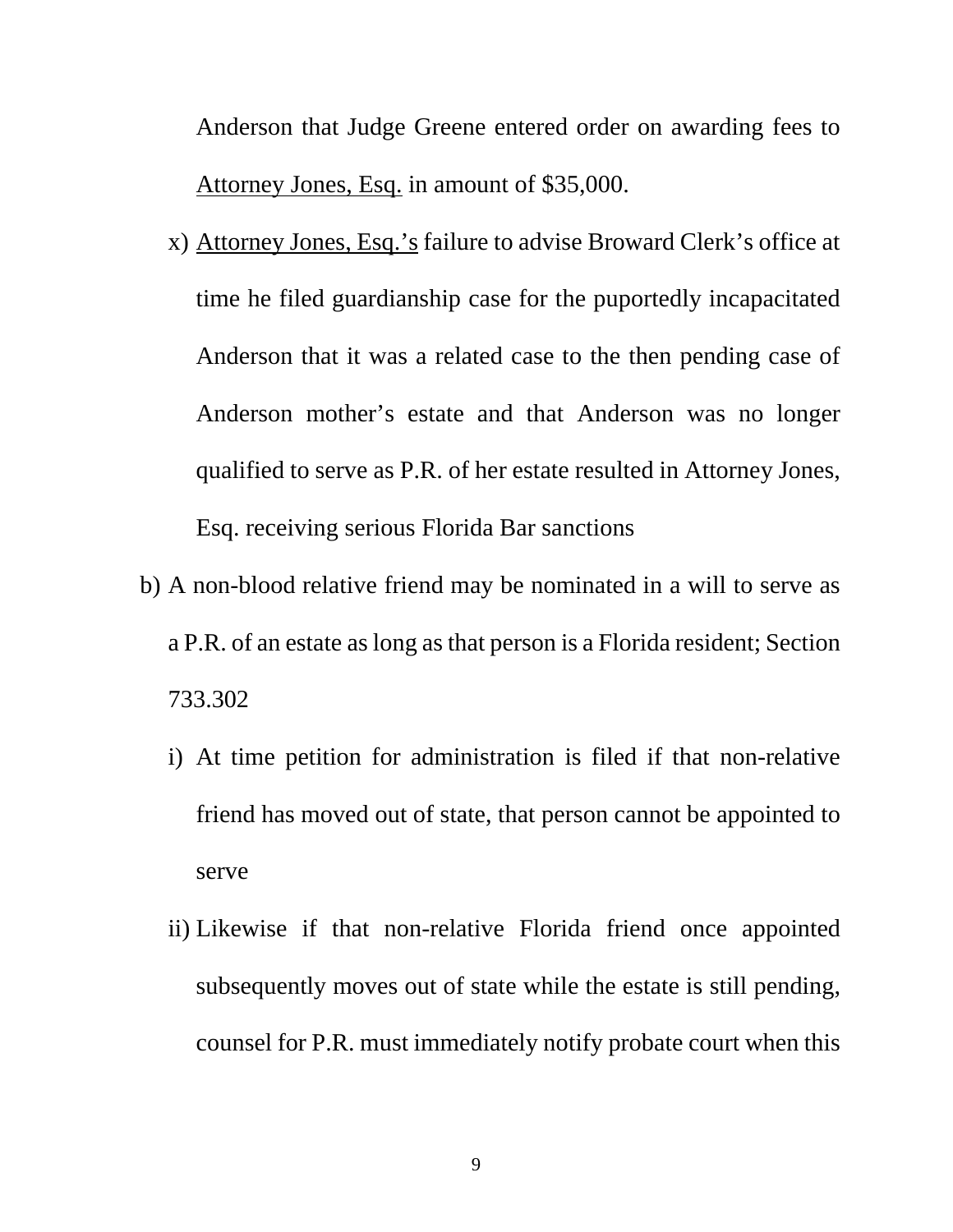fact becomes reasonably ascertainable to counsel; Section 733.304

- (1) Failure of counsel to do so may subject counsel to ethical sanctions
- c) Client referred to attorney to prepare will
	- i) Attorney inquired whether a client had relative or in-state friend to serve as P.R.
	- ii) Client said no and asked counsel if he knew of anyone who could serve as P.R.
	- iii) Counsel offered to serve as P.R. and suggested that his wife, a hairdresser, that client never met, be appointed to serve as Co-P.R.
	- iv)In client's will both attorney and wife nominated as Co-P.R.s
	- v) Attorney knew that with his wife serving as Co-P.R., that both would be entitled under Section 733.617(5) and in fact did receive two separate but equal full commissions allowed to a sole P.R. since the estate was valued at more than \$100,000
	- vi)Attorney's wife did absolutely nothing for the estate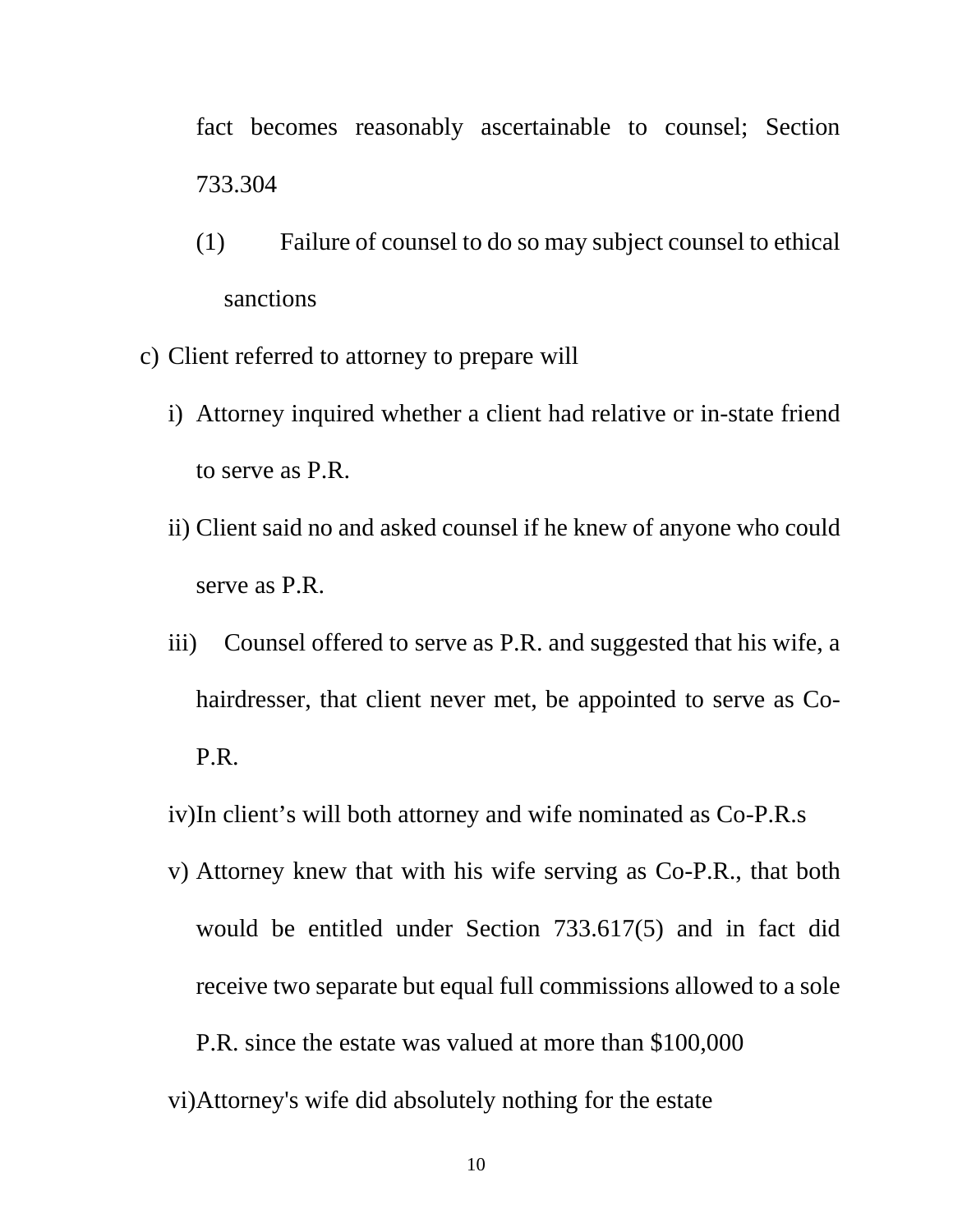- vii) Attorney suspended by Florida Bar
- d) Lawyer drafts will for client, a fellow teacher with lawyer's wife
	- i) Will names lawyer as P.R. and lawyer's wife as successor P.R.
	- ii) Wife named as sole residuary beneficiary after three small specific bequests to other named beneficiaries
	- iii) Conduct of counsel is prohibited by Section 732.806(1)
- e) Attorney did not prepare will
	- i) Attorney and his wife however jointly named as 25% residual beneficiaries and attorney named as P.R., as he was a friend of testator
	- ii) Attorney prepared a second and third codicil for testator
	- iii) In third codicil, a prior specific devise was eliminated, the effect of which increased the residuary inheritance of the attorney and his wife by 25% of the revoked specific devise

iv)This conduct is likewise prohibited by 732.806(1)

- f) Best friend of lawyer's mother dying of cancer
	- i) She had no spouse or children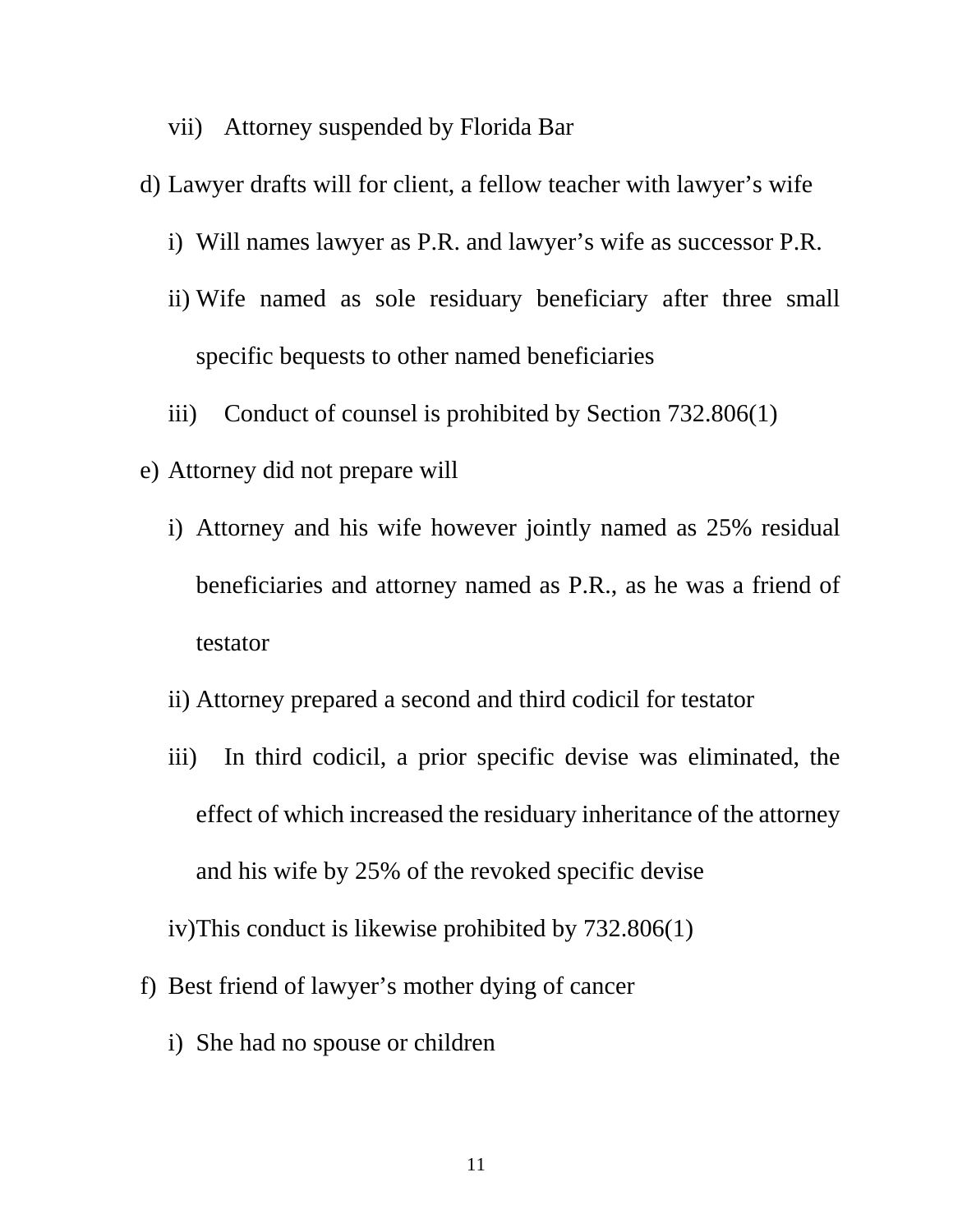- ii) Best friend asked lawyer's mother if lawyer could prepare a trust and will for her
- iii) Lawyer prepared pour-over will and he was named P.R. of the pour-over will and trustee of the trust he prepared

iv)Lawyer's mother named as income beneficiary of the trust

- v) Upon death of lawyer's mother, lawyer and his sister named as successor income beneficiaries of the trust
- vi)Upon death of lawyer and his sister, trust principal was to be divided and distributed outright to four children of lawyer
- vii) This scheme likewise is precluded by Section 732.806(1)
- g) Lawyer prepared will for wealthy elderly Jewish client with no living relatives
	- i) Client made specific devises to several Jewish charities
	- ii) Will gave lawyer, upon client's death, exclusive power to designate 7 religious charitable beneficiaries of his choice to receive the remainder of the residuary estate
	- iii) Lawyer, a Catholic, chose 7 Catholic charities as the beneficiaries

12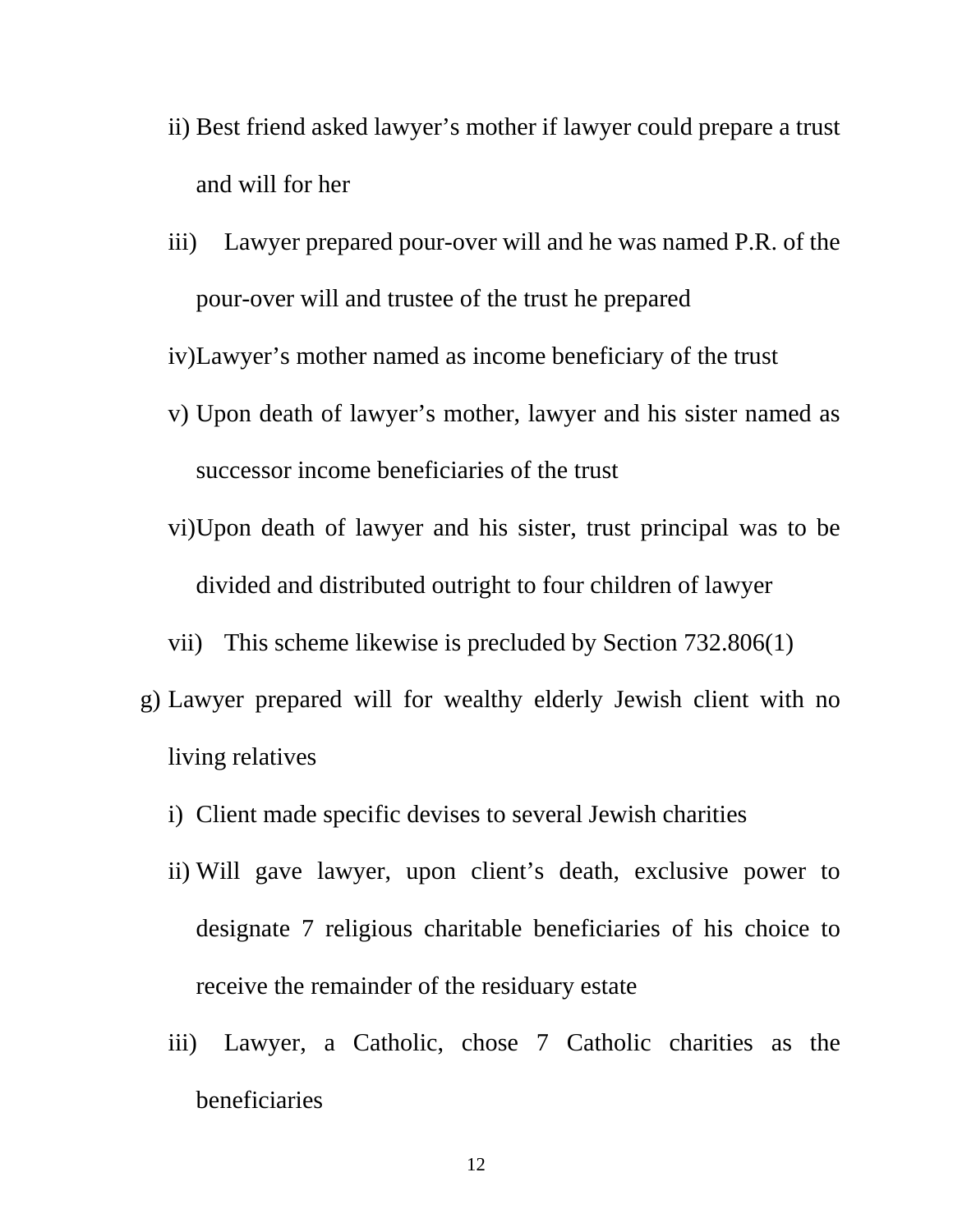iv)Does this pass the smell test?

- v) Is this an ethical violation?
- vi)Did the lawyer adequately protect himself by preparing sufficient documentation, memorandum, affidavits for his file?
- h) Can a lawyer who is designated to serve as a P.R. of a nonrelative client's will do so after lawyer becomes a judge/general magistrate (GM)? No!
	- i) Code of judicial conduct describes a judge as an Article V Florida Constitutional Judge and those performing judicial functions under the direction/supervision of an Article V judge
	- ii) This broad definition contemplates applicability to GM as well
	- iii) Cannon 2 provides a judge shall avoid impropriety and the appearance of impropriety and all of the judge's activities
	- iv)Judge shall not serve as "... P.R., trustee, guardian" except for the estate, trust or person of a member of the judge's family, and then only if such service will not interfere with the proper performance of judicial duties
- 4) Qualification of nominated P.R. to serve as P.R.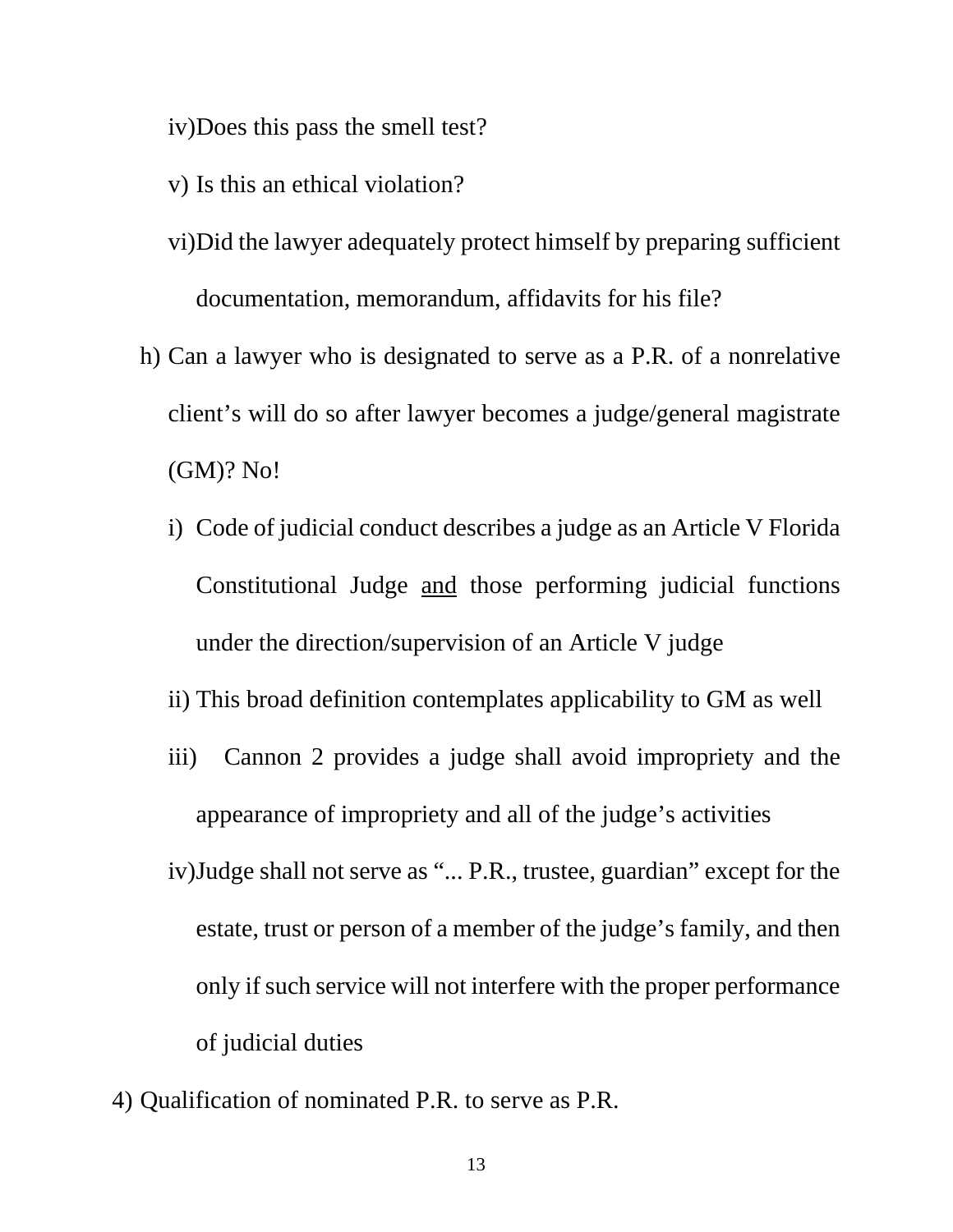- a) Can a decedent's son-in-law, living out of state with his wife, decedents nonresident daughter, who is nominated in decedent's will to serve as P.R. of decedent's estate and is qualified to do so under section 733.304(4) be appointed and serve as P.R. if in fact prior to decedent's death, decedent's daughter dies or is divorced from the nominated son-in-law? No! Qualification to serve as P.R. is initially determined as of date of death of decedent, not the date the will is executed
- 5) Caveats
	- a) Section 731.110; Rule 5.260
	- b) Any interested person, creditor or non-creditor apprehensive that an estate, testate or intestate, will be administered without their knowledge can file a caveat
	- c) Non-creditor interested person may file a caveat before or after an estate is open for a decedent
		- i) Probate court may not admit a will of a decedent or appoint a P.R. until formal notice of a petition for administration has been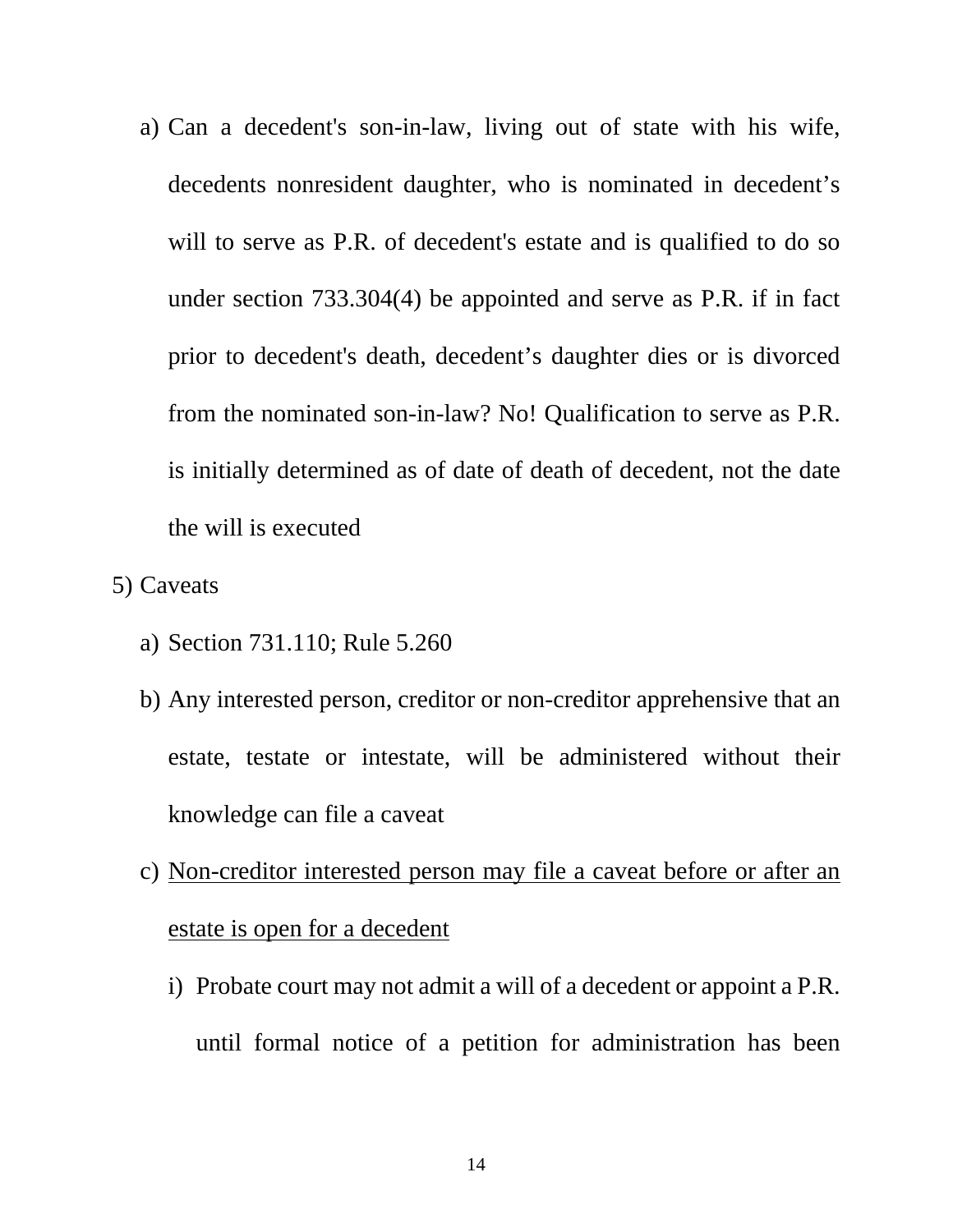served on caveator (or their designated representative) and the caveator afforded an opportunity to participate in the proceedings

- (1) A caveat filed before the death of decedent expires two years after it was filed
- (2) If caveator is a beneficiary under another will executed by decedent, the will being offered for probate may not be admitted until an adversary proceeding has been conducted (a)Grooms v Royce 638 So. 2d 1019 ( $5<sup>th</sup>$  DCA 1994)
	- (b) Boyles v Cooney 46 Fla. L. Weekly D 2614  $(4<sup>th</sup> DCA,$ Dec 8, 2021)
	- (c)Tien v In Re Estate of Shutien 46 Fla. L. Weekly D 2463 (3rd DCA, Nov 17, 2021)

## ii) A caveat of a creditor can only be filed after the decedent's death

(1) If caveat filed after issuance of letters of administration or after will admitted into evidence, Clerk of Court must promptly notify caveator in writing of date of issuance of letters and name and address of the P.R. and counsel for P.R.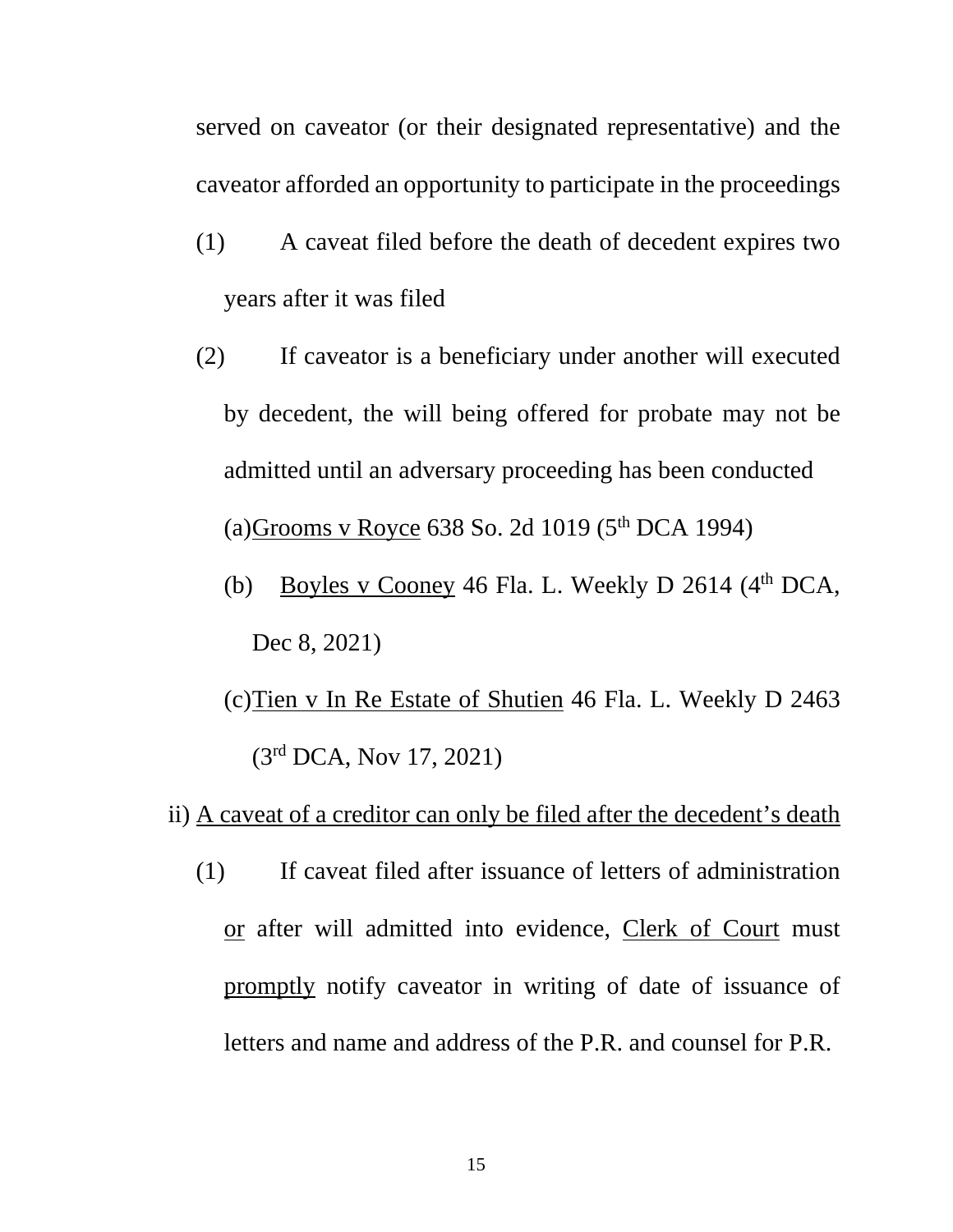- (2) Once creditor files a caveat, that creditor would necessarily become a reasonably ascertainable creditor and must be served with actual formal notice of the estate proceeding and the period within which to file a claim against the estate
	- (a)The creditor must then file a claim within 30 days after date of service; Section 733.702(1)
- iii) Crescenzo v Simpson 239 So. 3d 213  $(2<sup>nd</sup> DCA 2018)$ 
	- (1) 5 years after decedent's demise, Simpson filed petition for administration of decedent's estate and sought to be appointed as P.R.
	- (2) Sole asset of estate was a lot in Hillsborough County
	- (3) Simpson indicated decedent's will had designated his sister and niece as his beneficiaries and that no other person had an interest in the lot
	- (4) Simpson sought to have will admitted into probate
	- (5) Crescenzo's counsel had not filed a caveat but rather an "Answer and Affirmative Defenses" to Simpson's petition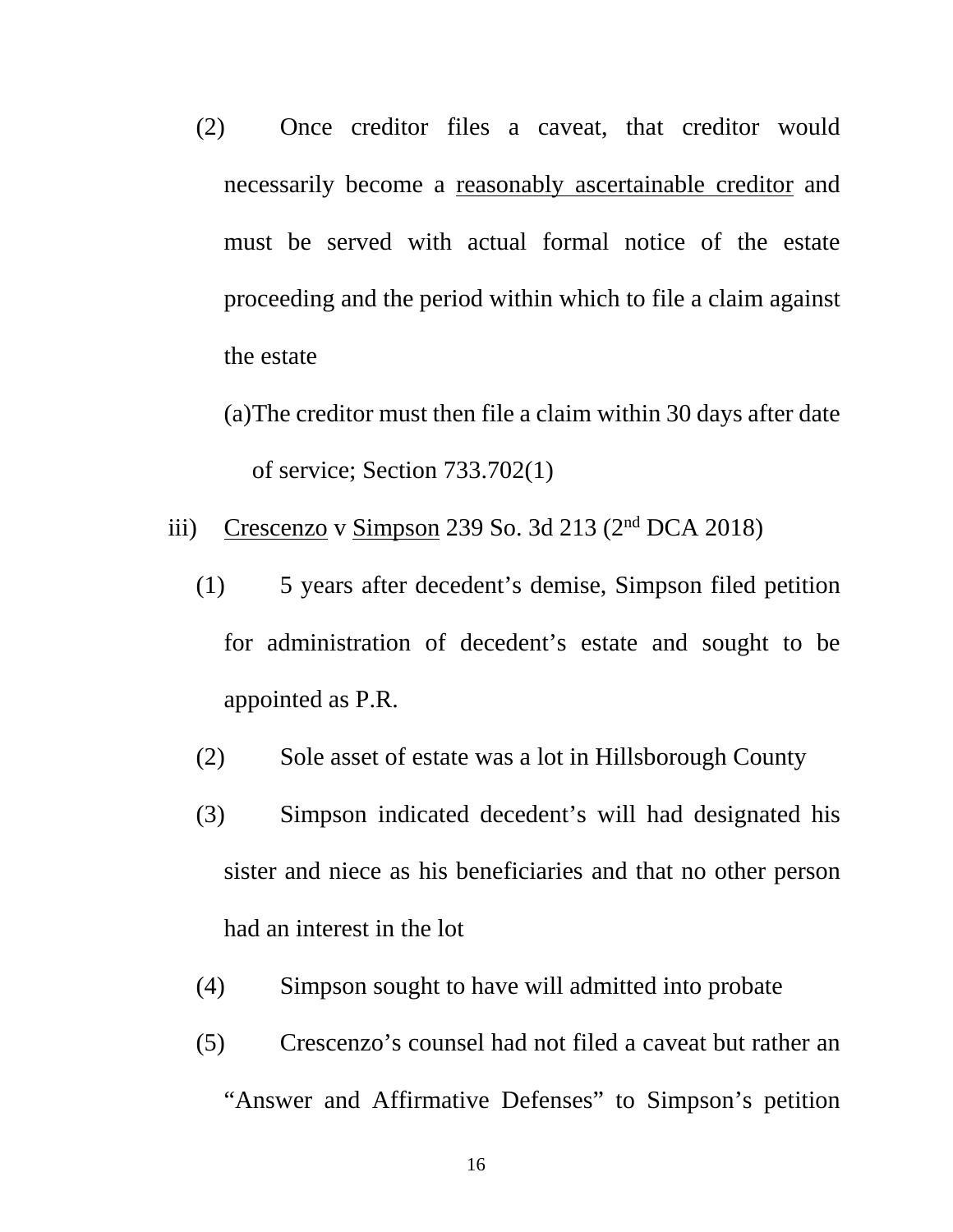claiming Crescenzo had an interest in the estate since he owned 50% of the subject lot

- (6) Without a hearing addressing Crescenzo's claims, Trial Court ("T/C") entered order admitting will and appointing Simpson as P.R.
	- (a)T/C order stated contrary to Crescenzo's assertion there had been no objection to will being admitted to probate
- (7) Crescenzo appealed T/C order claiming he had raised sufficient challenges to both will's validity and appointment of Simpson as P.R., in that he, Crescenzo, was entitled to a hearing before T/C entered order
- (8) Simpson argued on appeal since Crescenzo did not file a caveat his only remedy was to file a petition to revoke probate under Rule 733.109
- (9) T/C noted had Crescenzo filed as a non-creditor interested person caveator, the T/C would be required to hold a hearing to determine the validity of challenge to the will prior to admitting will and appointing a P.R.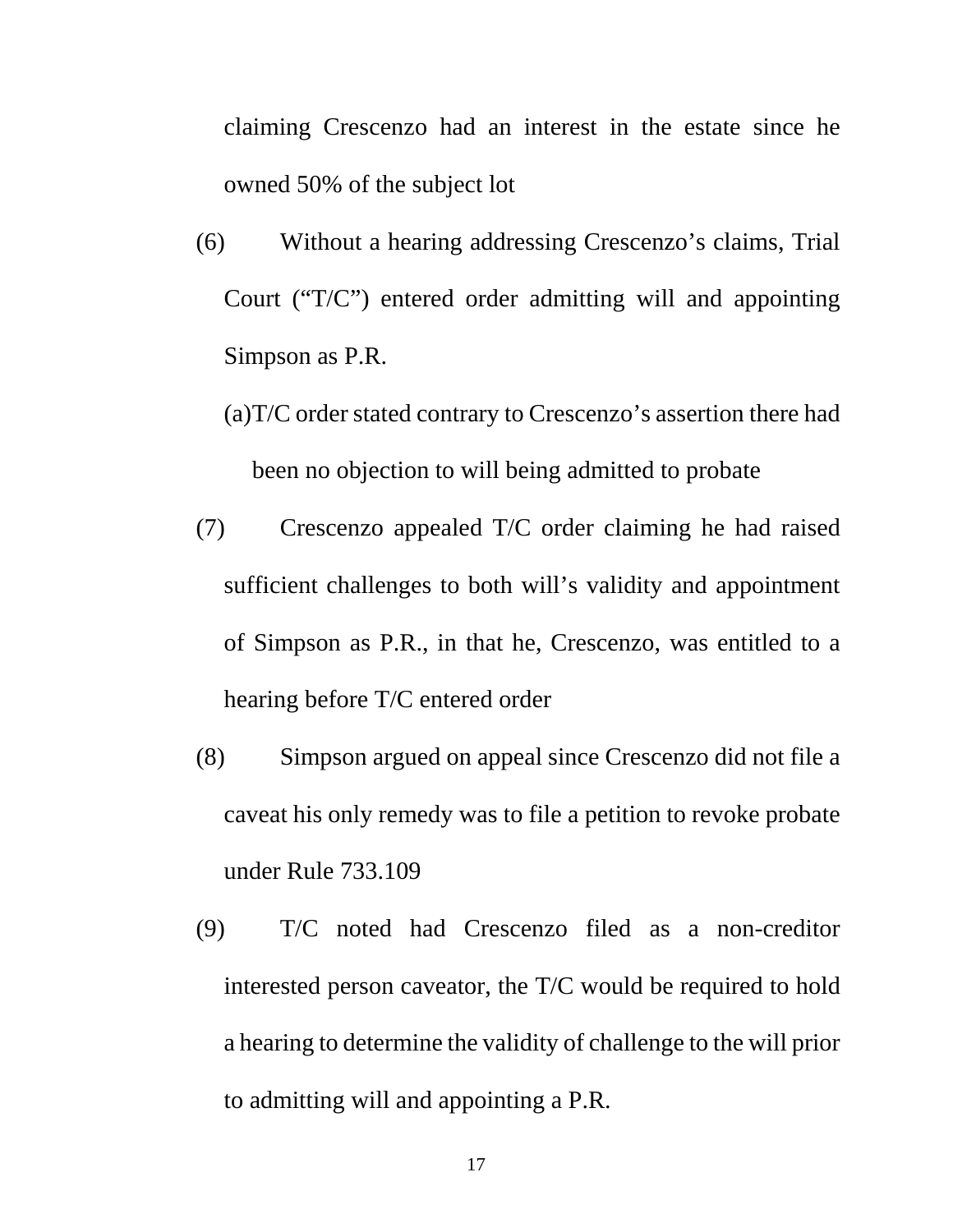- (10) Rule 5.260(6) delineates content of a caveat
- (11) Appellate court concluded:
	- (a)Although Crescenzo's counsel did not file a "caveat" but rather "an answer and affirmative defenses", the court determined that Crescenzo's pleading was the functional equivalent of a caveat that Rule 5.260(6) contemplated
	- (b) To hold otherwise would be to elevate form over substance
	- (c)T/C order reversed and on remand T/C was ordered to hold hearing on Crescenzo's will contest
- 6) Disgorgement/Clawback Surcharge Proceedings
	- a) Occuring more frequently
		- i) Typically initiated by:
			- (1) Beneficiary
			- (2) Creditor
			- (3) Successor P.R./Estate counsel
			- (4) Successor trustee of revocable trust serving as beneficiary of a pour over will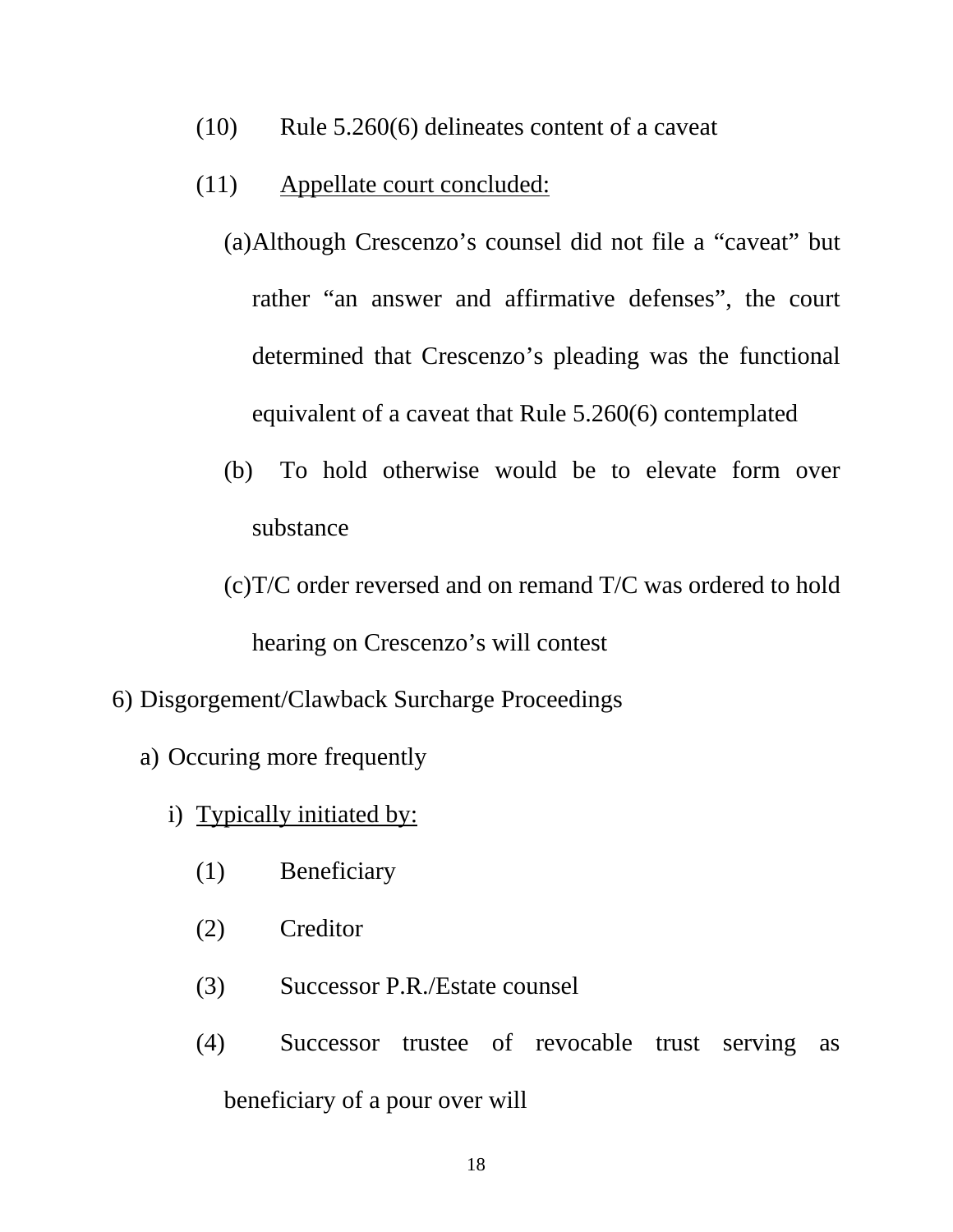### ii) Target of lawsuit:

- (1) Prior P.R./Estate counsel
- (2) Experts retained to perform services for the estate
- b) Routine issue is that fees paid were excessive
- c) Frequently arise when petition for discharge and/or final accounting filed and disclosure of compensation/fees occurs
- d) To secure jurisdiction over recipient of challenged fees, complaining party must effectuate personal service on the person(s) allegedly overpaid, by summons or formal notice
	- i) Email service to counsel for purportedly overpaid fiduciary or other service provider is insufficient to confer court with jurisdiction over such person in their individual capacity to empower court to enter a disgorgement order to recoup estate funds they currently hold in a non-fiduciary account
	- ii) This can be either a Rule 5.025(a) or (b) specific or declared adversary proceeding contingent upon the nature of the relationship the recipient of the funds had with the estate

19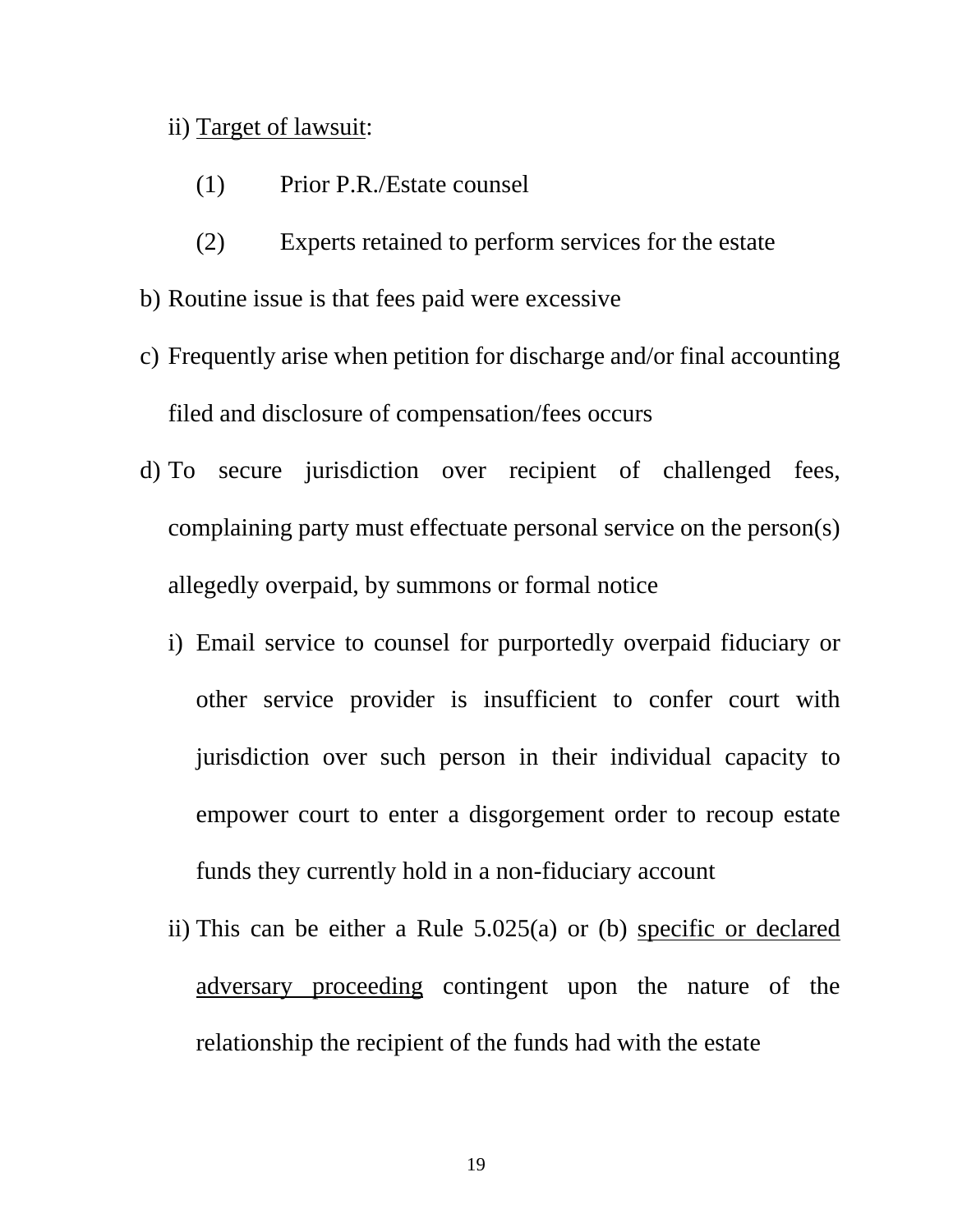- e) Under section 733.6175(1)(2) probate court has exclusive authority to review propriety of employment and reasonableness of compensation paid to P.R., counsel for P.R. and any agents employed by a P.R.
- f) Section 733.6175(3) empowers court to order recipient of excess compensation to make appropriate refunds
	- i) No expert testimony is required to prove that compensation paid was excessive
- g) Two leading reported decisions on disgorgement:
	- i) Simmons v Estate of Barnowitz 189 So. 3d 819  $(4<sup>th</sup> DCA, 2015)$
	- ii) Kozinski v Stabenow 152 So. 3d  $650 \, (4^{\text{th}}$  DCA, 2014)
- h) Section 736.0206 extends to probate court, authority to review both the propriety of employment by a trustee of any person and the reasonableness of any compensation paid to that person or to the trustee
- 7) Motions to determine primary residence of decedent their homestead property. Are such motions necessary?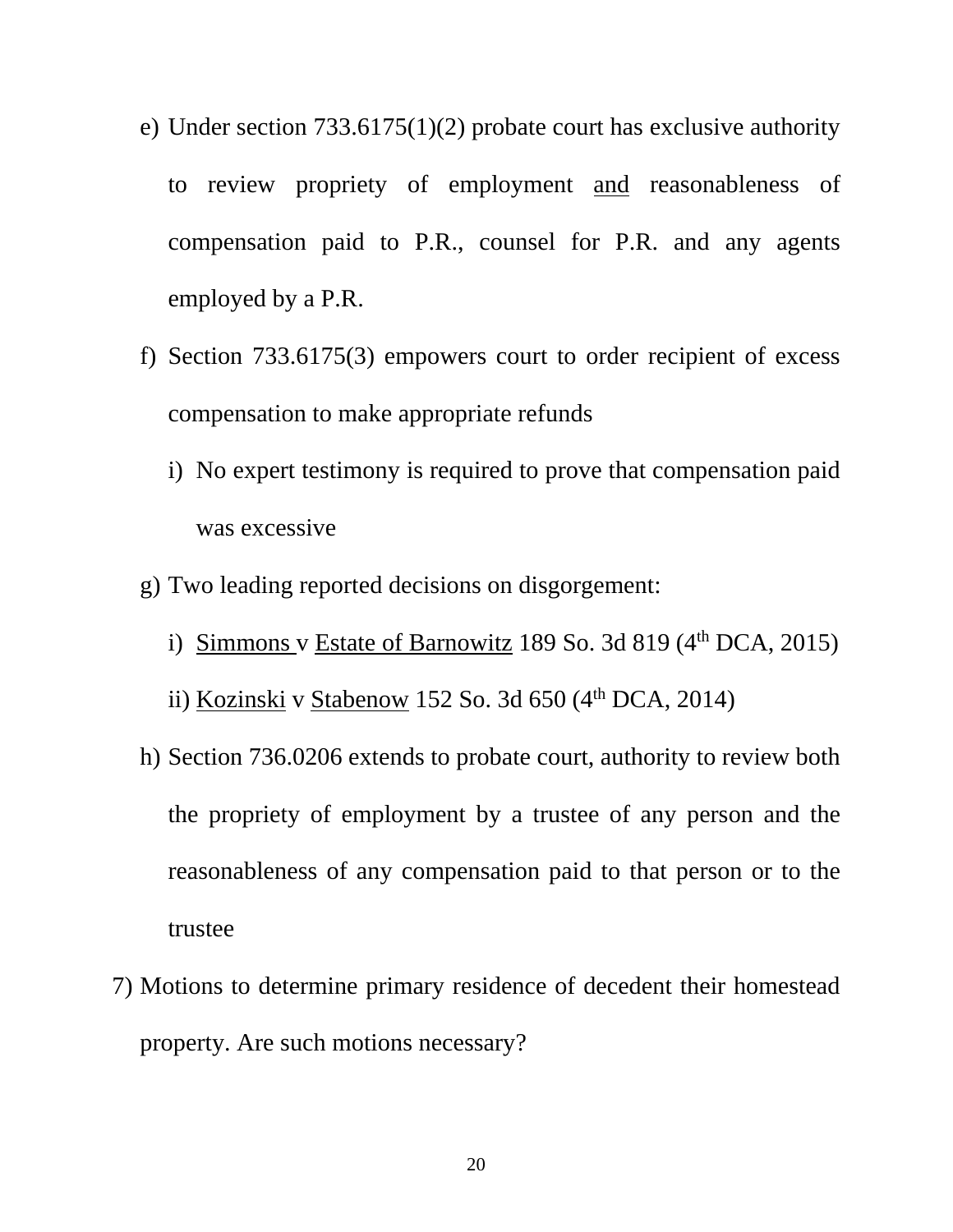- a) Simply stated should perhaps be more accurately described as an exercise pursuant to this fictional "Title Company Relief Act"
- b) No formal court order of distribution in a testate estate concerning decedent's homestead is required to pass title to persons entitled to decedent's homestead property; nor is a P.R.'s deed judicially mandated
	- i) Clifton v Clifton 533 So. 2d 192 (5th DCA, 1989)
- c) Homestead property whether devised by will or by intestacy passes outside of probate estate; P.R. has no jurisdiction over, nor title to, homestead residence and it is not an asset of the estate
	- i) Cavanaugh v Cavanaugh 542 So. 2d 1345  $(1<sup>st</sup> DCA, 1989)$
- d) If property is homestead P.R. has no legal authority to issue a deed to pass title
	- i) In Re Estate of Hamel 821 So. 2d 1276  $(2<sup>nd</sup> DCA, 2002)$
- e) Petition to determine homestead is normally initiated to change record title to domicile and relieve P.R. from any obligation concerning the property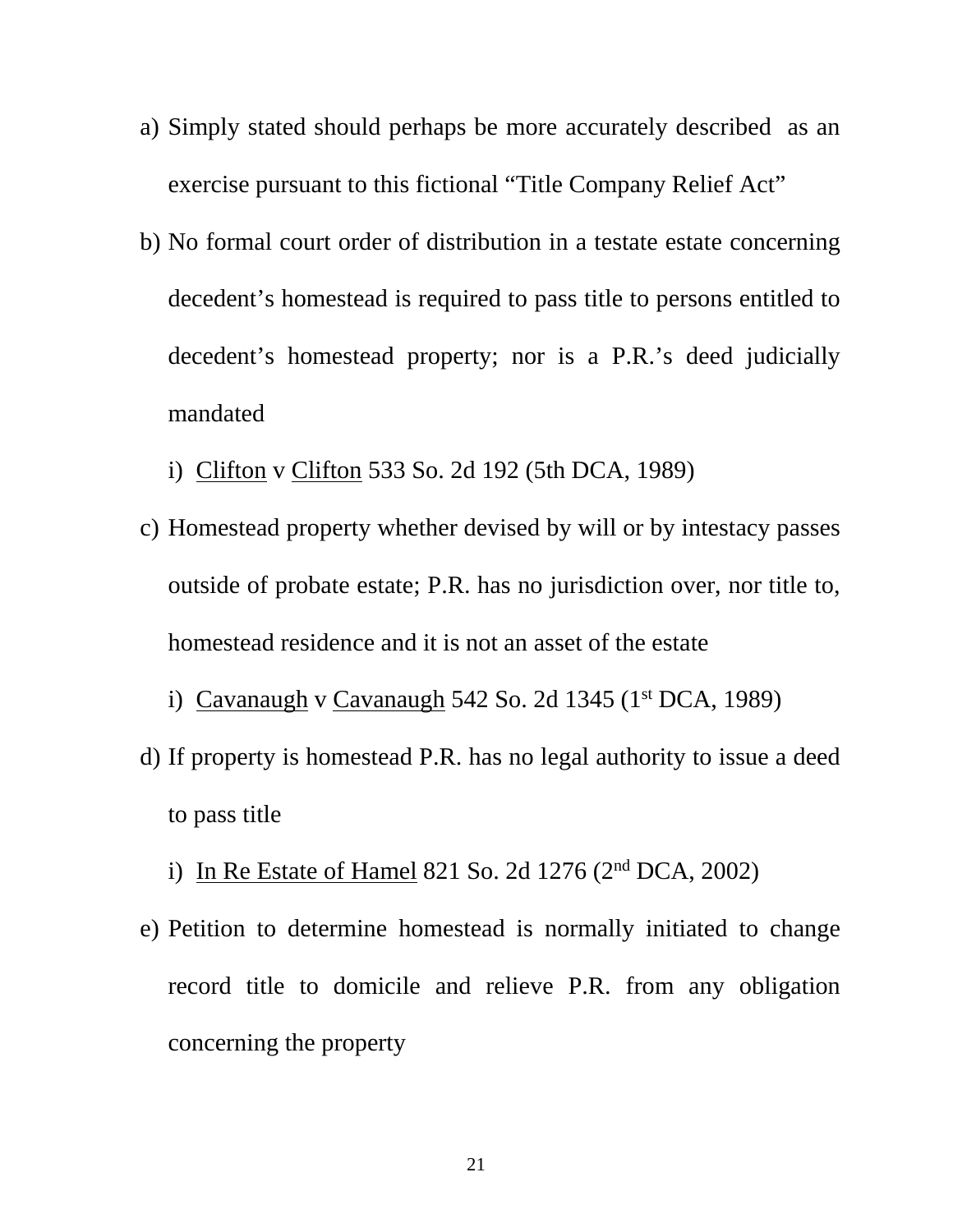- f) Nevertheless, Rule 5.405, referencing the concept of "protected homestead" set forth in section 731.201(33) empowers an interested person to file a verified petition to determine that real property owned by the decedent is "protected homestead"
	- i) See In Re Noble's Estate 73 So. 2d 873 (Fla 1954)
		- (1) Rule 5.405 does not limit the authority to seek this "judicial blessing" to the P.R. but extends the right to any "interested person"
		- (2) Does this rule open the door to "stand alone petitions to determine homestead"?
		- (3) Can this determination be made before the creditors' period to file claims has expired?
- 8) Dealing with a client who wants to use a funding company, because they are financially strapped, to secure a cash advance on their anticipated inheritance
	- a) Best advice:
		- i) Discourage client from using this process
		- ii) Advise clients to inquire about funding company's: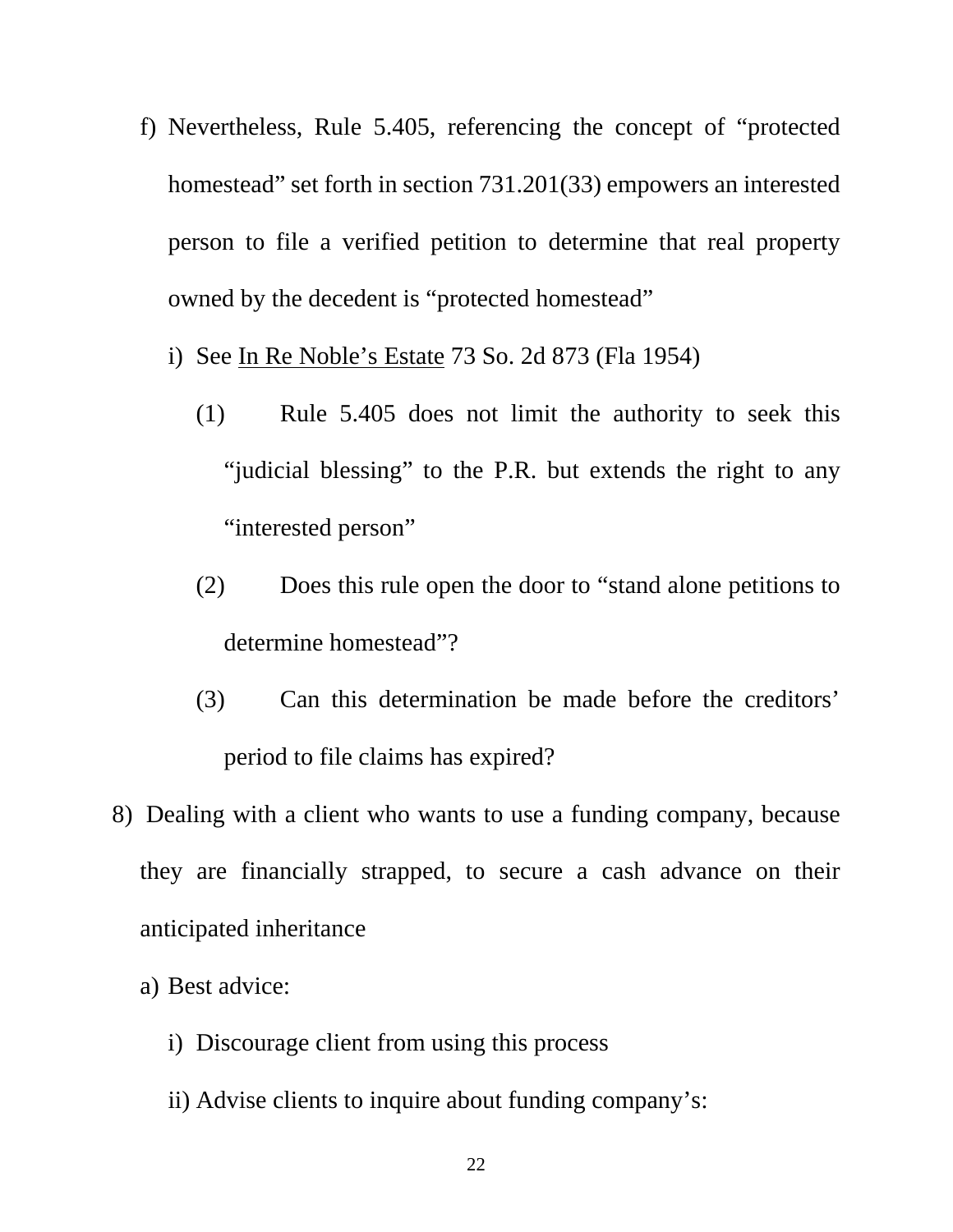### (1) Rates

(a)Are the rates compounded and if so how frequently?

(2) Fees and costs involved

(a)Are they charged before or after compounding?

- b) Many funding companies add administrative, origination, or transfer costs onto the principal amount owed and compound monthly and/or quarterly the total including both fees and costs
	- i) Example: \$1000 advance with a total of \$750 in administrative, origination and/ or transfer costs compounded monthly at 3% is \$1,924.78 at end of year one
	- ii) Furthermore, if probate administration entails a lawsuit or adversary proceeding, then the compound effect of such prolonged litigation makes payback amounts to funding company extremely high in years two and three
- 9) Section 732.401(2) Election by Surviving Spouse
	- a) If homestead not devised but passes by intestacy and decedent survived by spouse and one or more descendants, routinely surviving spouse takes life estate in homestead with vested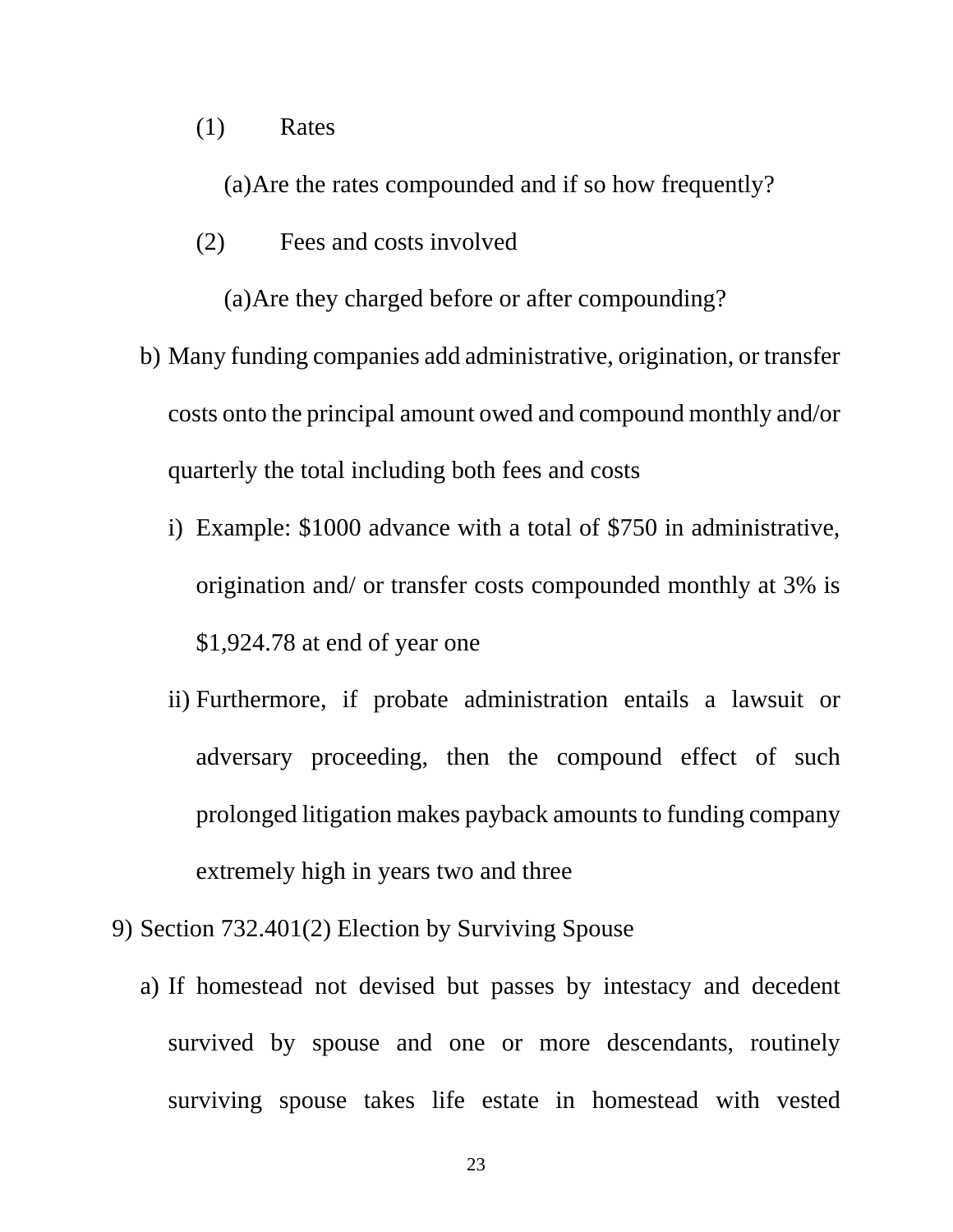remainder per stirpes to descendants in being at the time of decedent's death

- b) Section 732.401(2), amended in 2012, affords surviving spouse an option to elect, in lieu of life estate, to instead take an undivided one/half interest as tenant in common in the homestead property, with the remaining undivided one/half interest vesting in the decedent's descendants at the time of decedents death per stirpes
- c) Election to effectuate spouses interest in the homestead under this factual scenario can be made by:
	- i) surviving spouse, or with court approval by
	- ii) attorney in fact, or
	- iii) guardian, if court determines it is in best interest of surviving spouse to do so
- d) Election must be made in writing within 6 months of decedent's death and during spouse's lifetime
- e) Once made, election is irrevocable
- f) Election unavailable if property owned as tenancy by entireties or joint with right of survivorship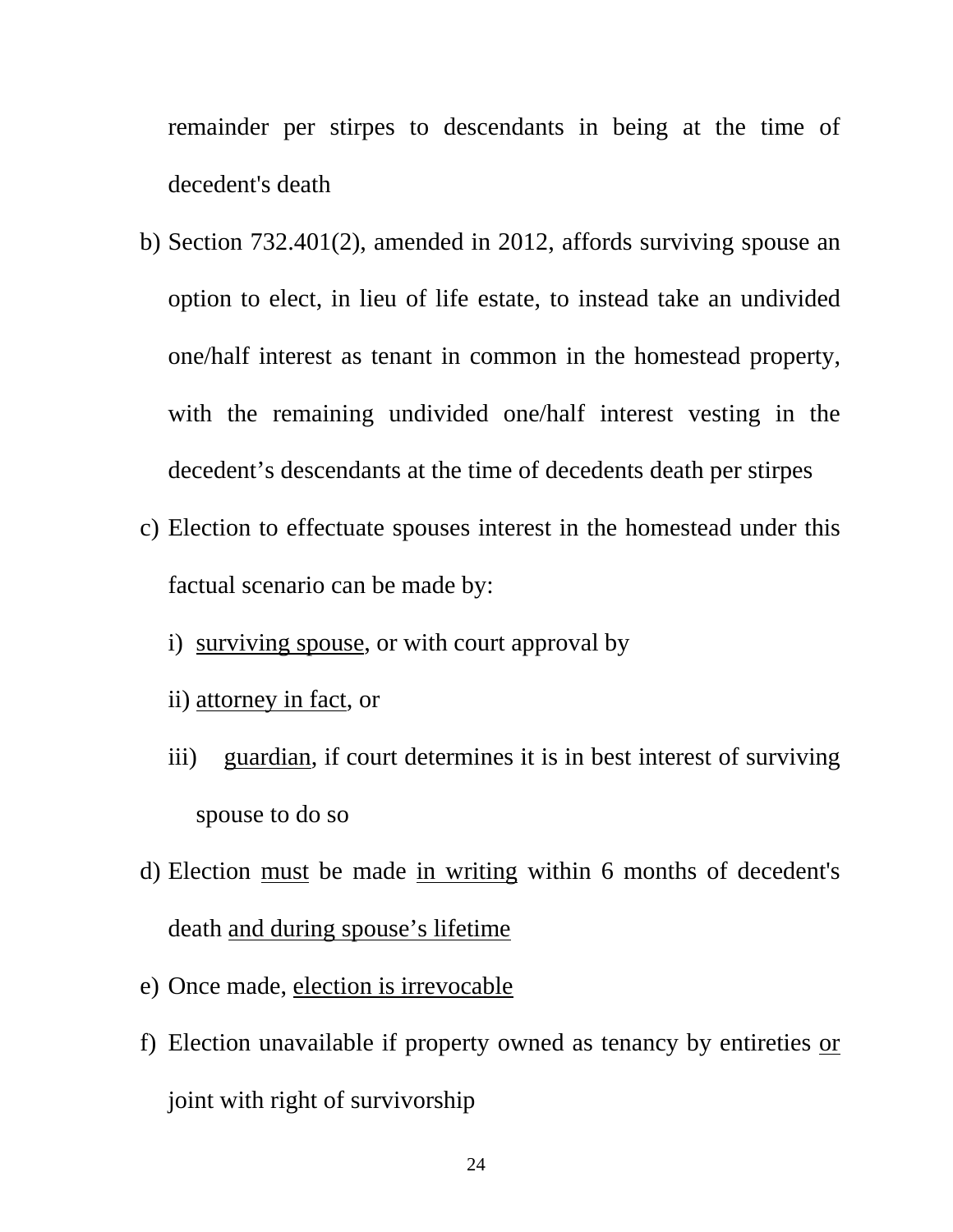- g) This statute substantially enhances value of surviving spouse's interest
	- i) Failure of estate counsel to advise surviving spouse of their right to make this election will undoubtedly precipitate a bar grievance complaint
- 10) P.R. obligations and duties regarding homestead
	- a) Protected homestead normally is not an estate asset subject to administration by P.R.
	- b) Exceptions:
		- i) If P.R. has reasonable grounds to believe residence is protected homestead yet it is not occupied by a person who has an interest in the property, P.R. may, but is not obligated to, take possession of that property to preserve, insure and protect that property
			- (1) P.R. may collect rent from the residents of that property for benefit of heirs or devisees of that property
			- (2) P.R. however has no duty to rent that property if unoccupied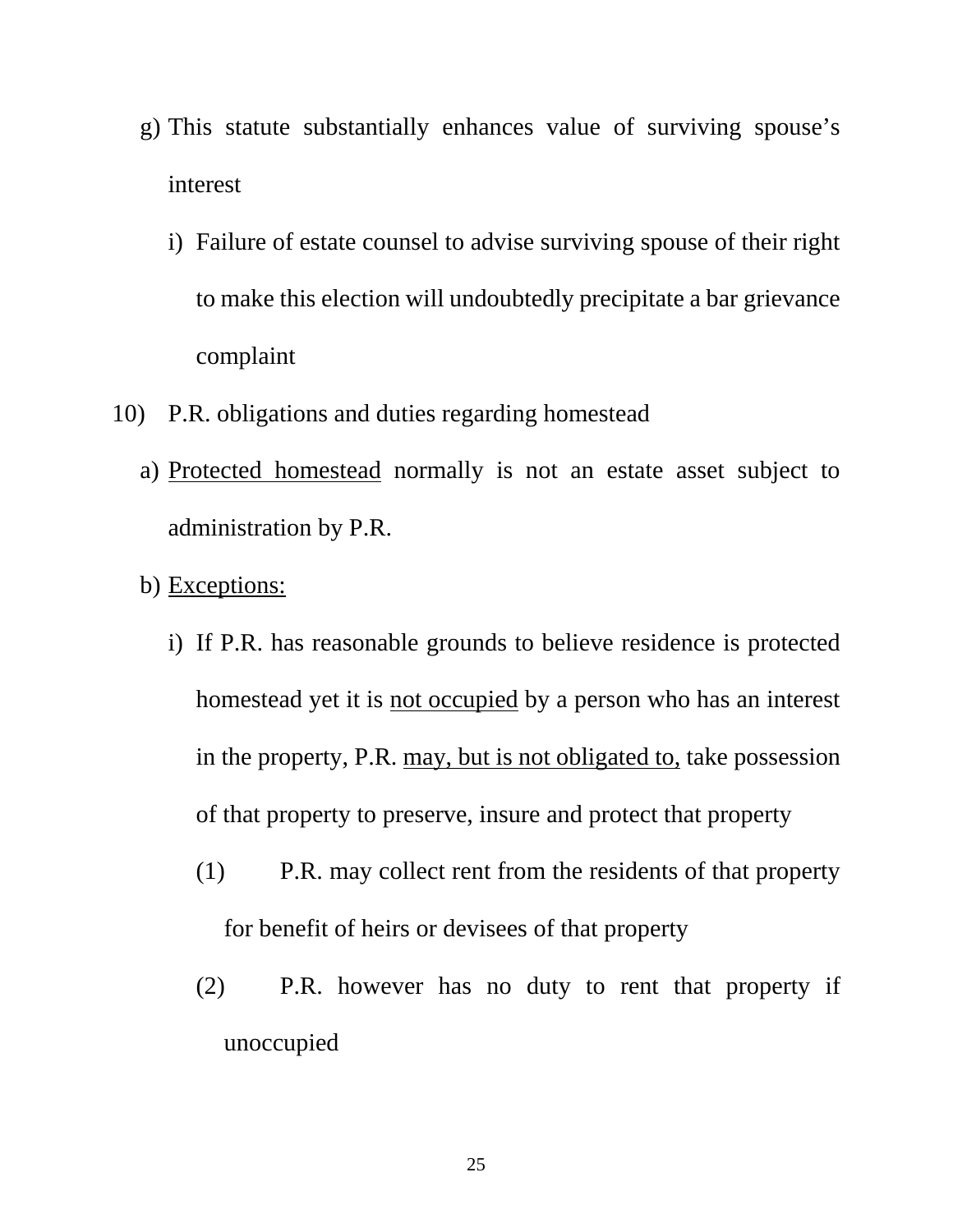- (3) any funds expended by P.R. to preserve, maintain, or insure that property can empower P.R. to obtain a lien on that property to secure repayment of those expenditures; Section 733.608; Rule 5.404
- ii) If testamentary devise of homestead by the decedent is permitted, but made to someone other than an heir (a person to whom the benefit of homestead protection would not inure), then the homestead would be part of the routine probate estate administration
	- (1) In Re Estate of Hamel 821 So. 2d 1276, 1279 (2nd DCA, 2002)
	- (2) In Re Estate of Clifton, 553 So. 2d 192, 194  $(5<sup>th</sup> DCA)$ 1989)
- iii) Where the will specifically orders "... That the homestead property be sold and the proceeds divided among the heirs", then the net sale proceeds are deemed protected homestead proceeds but are handled as probate assets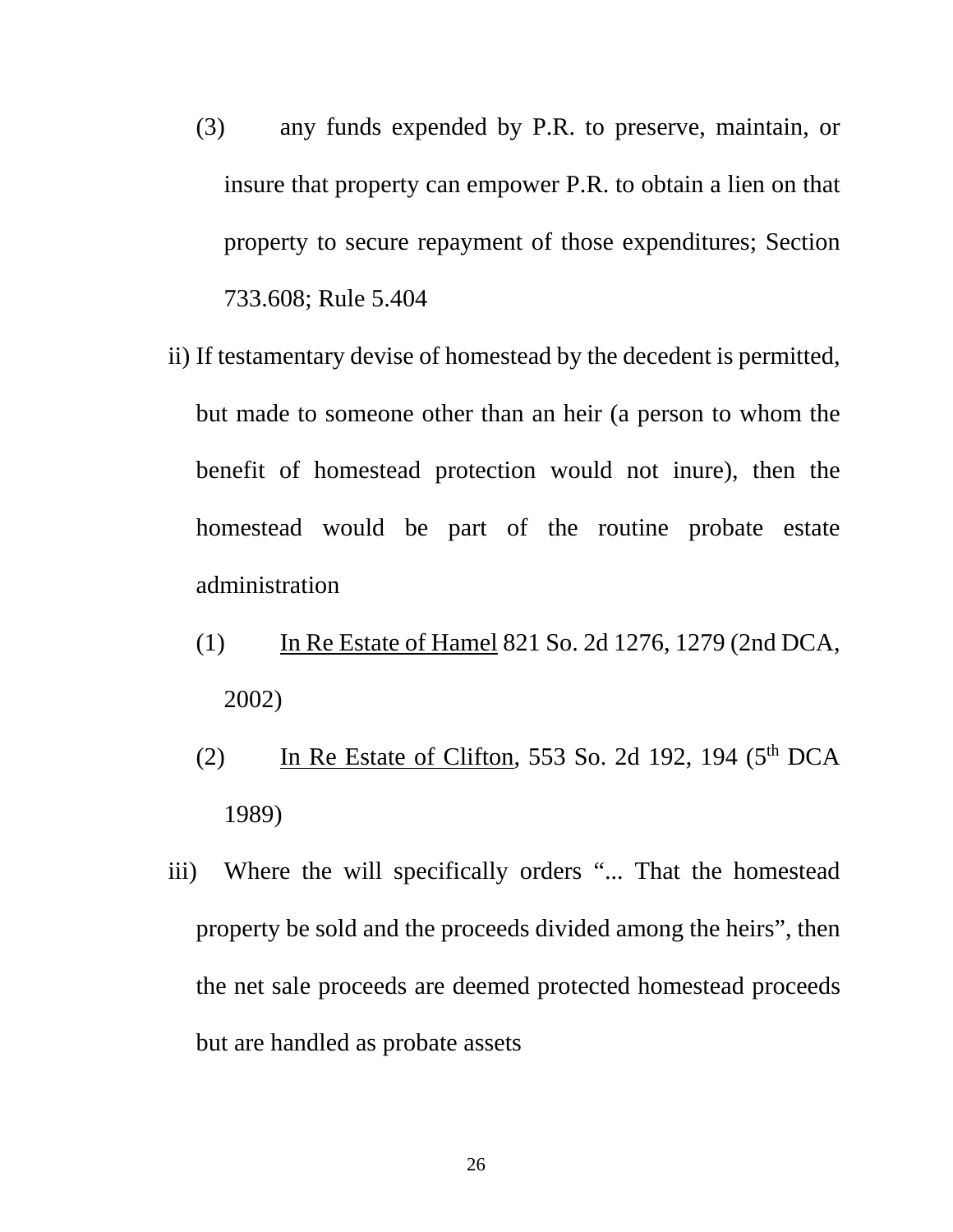- (1) Knadle v Estate of Knadle 686 So. 2d 631 (1st DCA 1996)
- (2) Estate of Price v West Florida Hospital 513 So. 2d 767  $(1<sup>st</sup> DCA 1987)$
- 11) Bonds
	- a) Customarily and routinely wills filed with clerk for probate administration recite the nominated P.R. is not required to post a bond
	- b) This language, inserted in the will, normally not at the client's behest but rather at the suggestion of their drafting attorney, potentially can invite a subsequent legal malpractice claim or raise the eyebrows of concern of the presiding judge
	- c) Probate bonds are intended to protect the appointed P.R. but also have a residual spillover effect of benefiting the creditors and beneficiaries of the estate when there is a claim of malfeasance, misfeasance or negligence by the P.R. in the discharge of their administrative responsibilities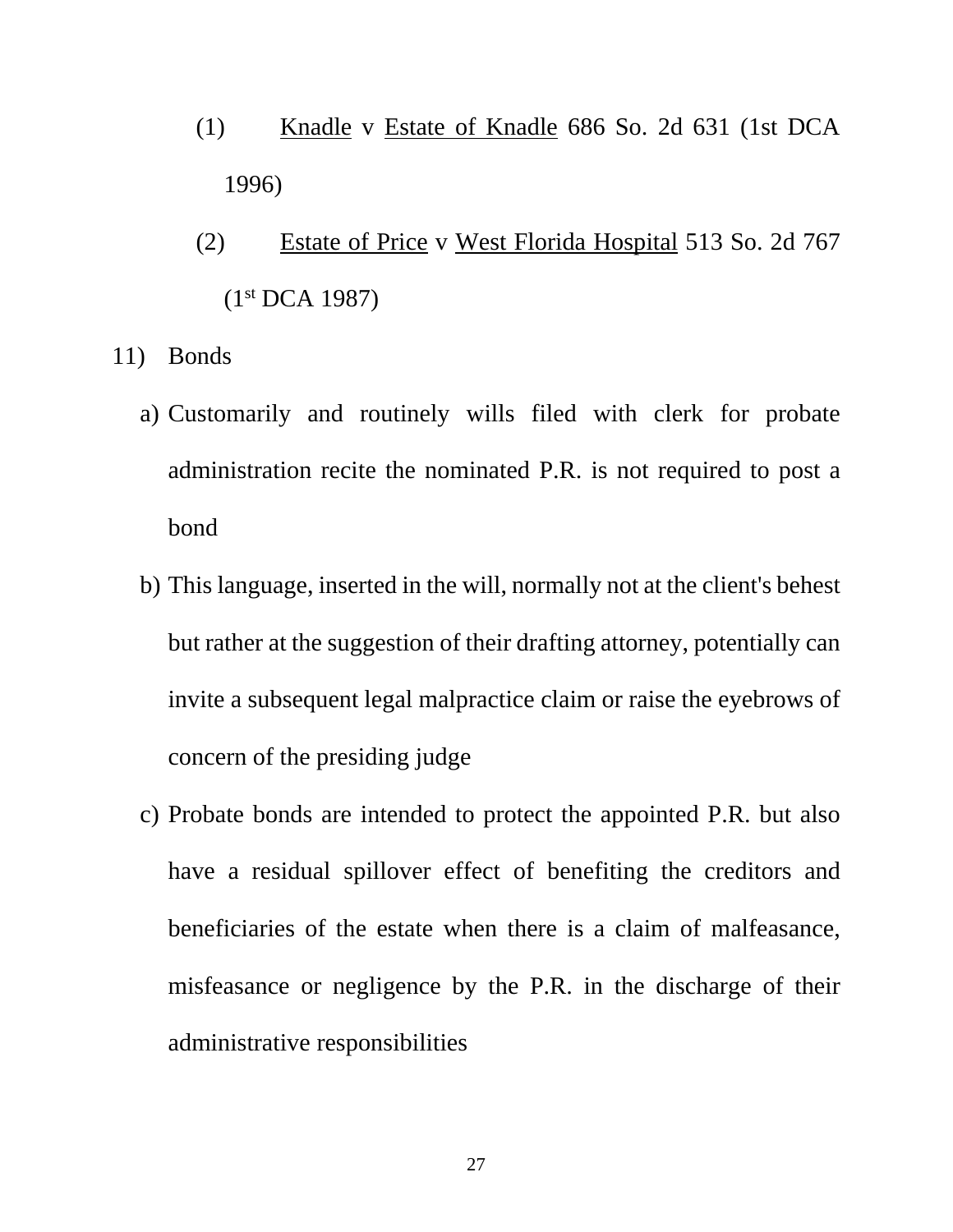- d) Section 733.402(4) provides any interested person, or the court on its own initiative, can require a bond or increase/decrease the amount of the bond or require additional security
- e) Banks or trust companies serving as P.R. are not required to post a bond; Section 733.402(3)
- f) Premium cost for a probate bond is very modest compared to a criminal bond
- g) Factors considered by court in setting bonds
	- i) Gross value of the estate.
	- ii) Nature of relationship, if any, between P.R. and beneficiaries.
	- iii) Liquidity of assets
	- iv)Amount and nature of creditors' claims
	- v) Domicile of P.R.

vi)Capacity of P.R. to undertake responsibility of serving as P.R.

- h) A bond premium is deemed an expense of the estate administration.
- i) Court has authority to dismiss an amended complaint in a trust proceeding for failure of trustee to post a bond as required by a revocable trust agreement.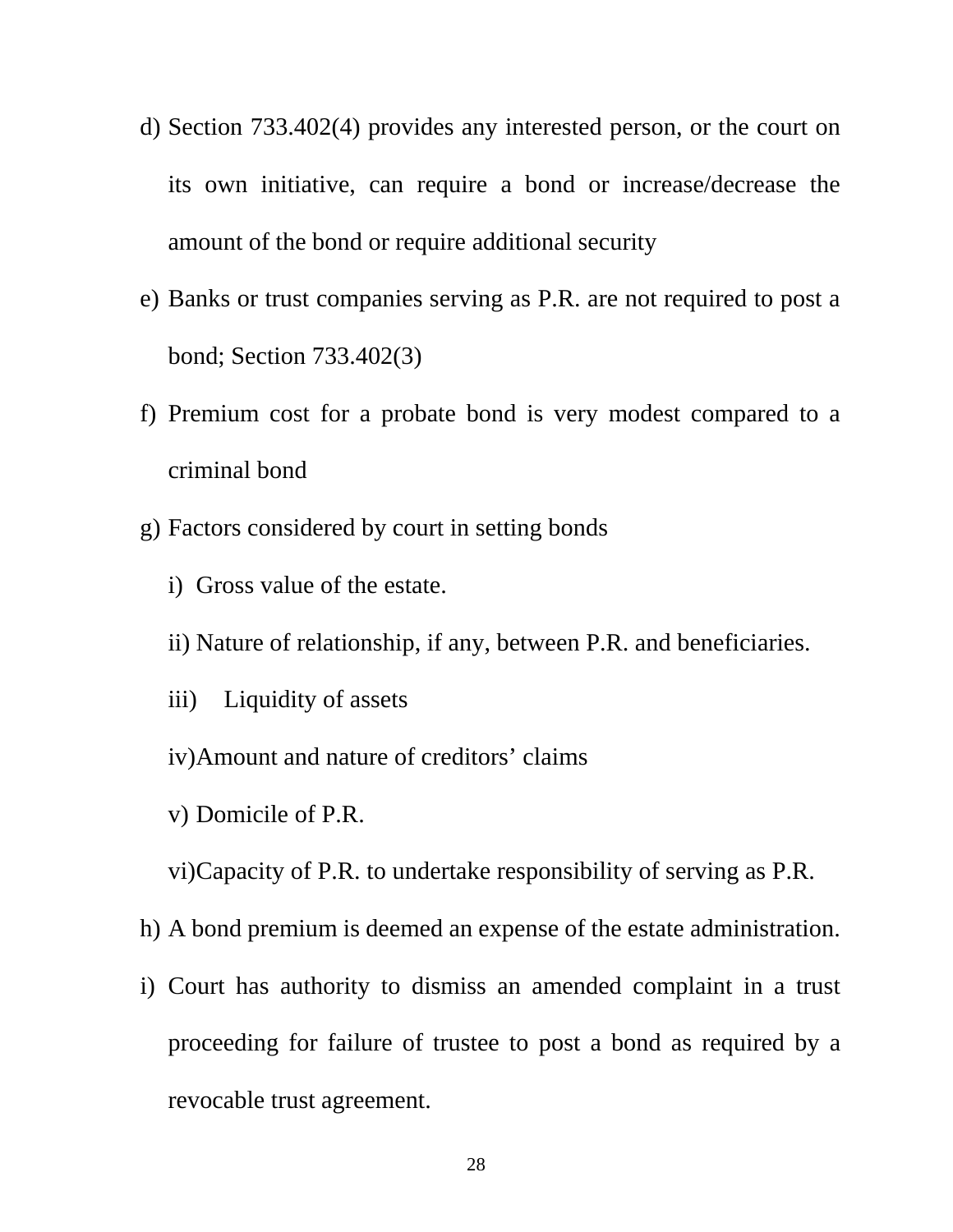- i) Ramos v Halpern 46 Fla L. Weekly D2582 (3rd DCA Dec 1, 2021)
- 12) Termination of guardianship
	- a) Before a final discharge of a Guardian, the Guardian will routinely pay all fees owed to the Guardian and Guardian's counsel prior to transfer of funds remaining in the guardianship to a deceased's estate.
	- b) Guardian has authority and indeed it is incumbent upon the Guardian to do so in its petition for discharge to request the retention of sufficient funds to pay unpaid and anticipated costs and fees of other providers of services to the ward who were retained by the guardian to do so pursuant to Sections 744.441 and/or 744.444.
	- c) Such providers of services may include, but are not limited to, home health care aides, accountants, attorneys who provided specialized legal services for the guardianship outside the realm of expertise of guardian's counsel; Section 744.527(2) and Rule 5.680 (6)(3)
	- d) Failure of Guardian's counsel to advise the guardian to seek court approval to retain such funds and consequently, obligating these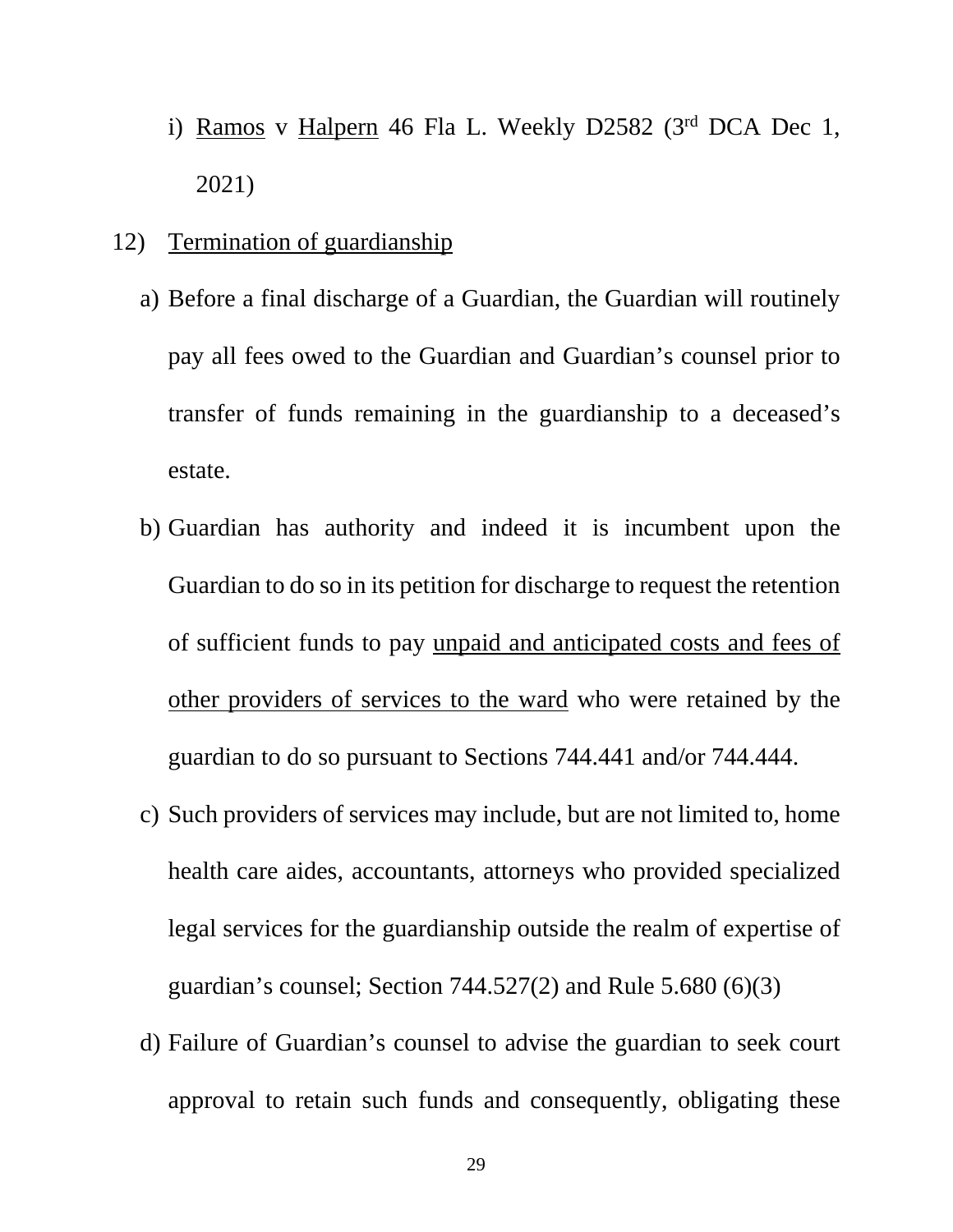agents employed by the Guardian to file claims against the estate of the deceased ward, will likely expose both the Guardian and Guardian's counsel to individual surcharge actions before the guardianship court even after all the deceased ward's assets have been transferred to the ward's probate estate.

- e) Every one of these service providers will inevitably become class 8 creditors of the deceased Ward's estate, resulting in the possibility of their receiving less on their claim than would be the case had they been paid directly by the guardianship.
	- i) Additional administrative fees of P.R. and counsel for P.R. have priority in their compensation being paid before any estate creditors, and likewise will reduce the amount of funds available to pay all creditors.
	- ii) Significantly prolonged delay will be incurred before these identified service providers to the ward ascertain whether they will be getting compensated.
	- iii) This unpaid cadre of service providers to the ward will also likely incur additional unnecessary expenditures required to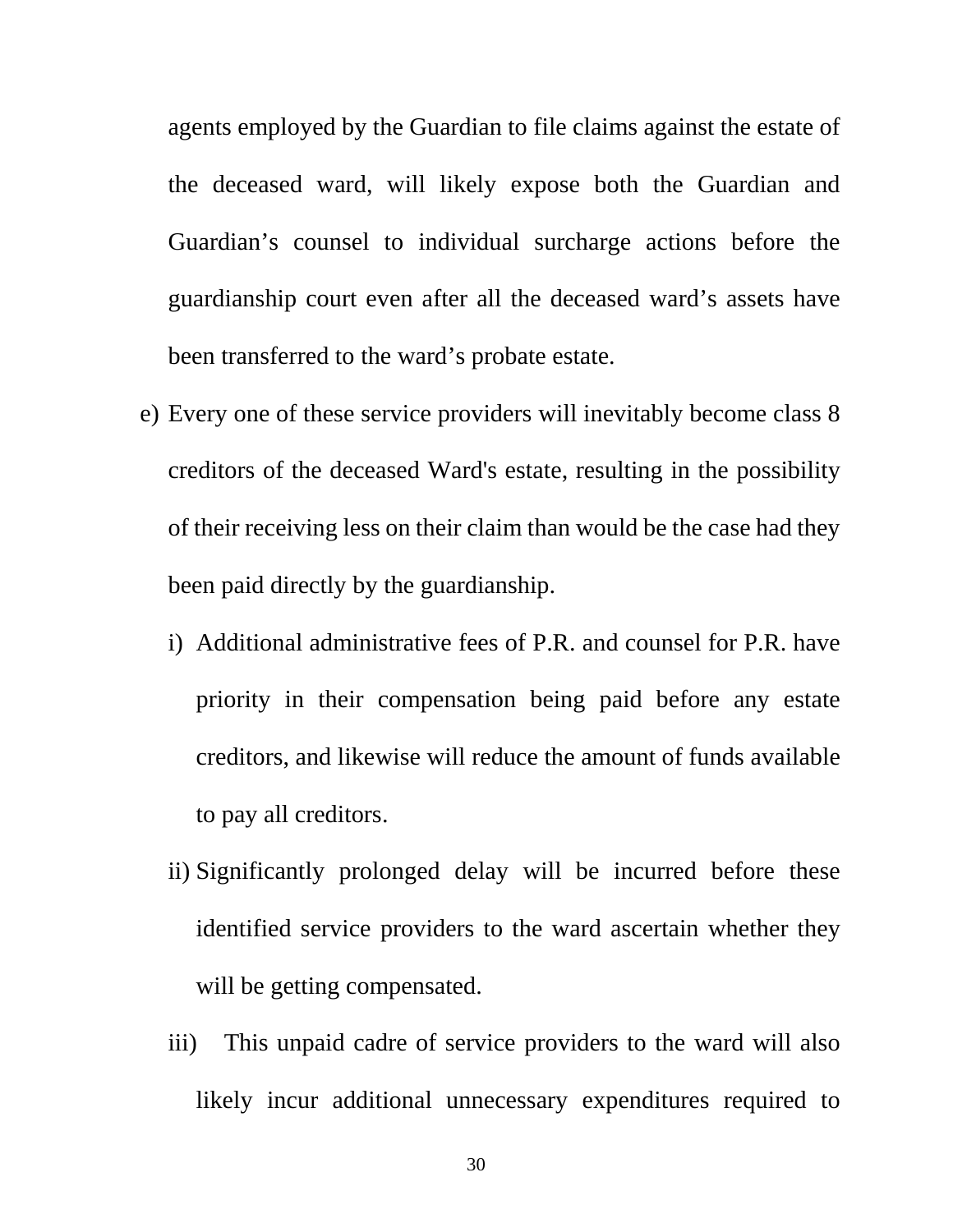collect fees owed to them by having to navigate the estate administration process.

- 13) Discharge of a Guardian subsequently appointed as P.R. of testate/intestate estate.
	- a) Section 744.528
	- b) Guardian must serve copy of final report and petition for discharge upon estate beneficiaries.
	- c) Beneficiaries will have 30 days to file objections.
	- d) Any interested person may set a notice of hearing on any objections filed by the beneficiaries.
	- e) If the notice of hearing on the objections is not served upon the Guardian, within 90 days after filing of objection as well as on the beneficiaries of the ward's estate and other persons to whom the court directs service, then the objection will be deemed abandoned.
	- f) Guardian can only be discharged when:
		- i) All objections are judicially resolved
		- ii) The Guardian's report is approved by the court and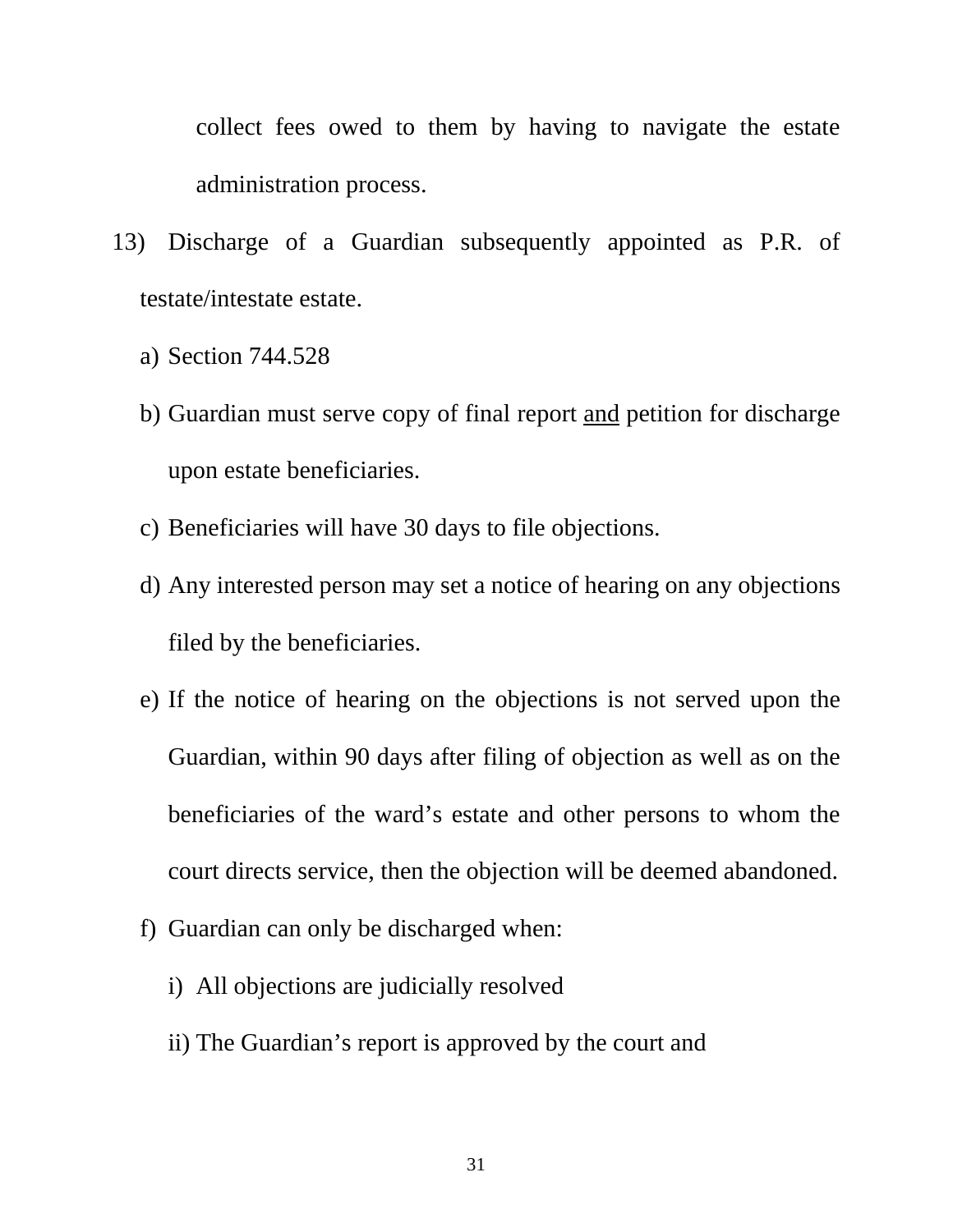- iii) In case of guardian of property, all property has been distributed to ward's estate, or the person entitled to it.
- 14) Disposition of unclaimed funds held by Guardian
	- a) Section 744.534
	- b) Upon Ward's demise, if property in hands of Guardian is unable to be distributed because an estate proceeding has not been initiated, guardian of the property shall be deemed an interested person under Section 733.202 and may, after a reasonable period of time, initiate an estate proceeding.
- 15) Personal representative's right to sell real property
	- a) Section 733.613(2)
	- b) As previously noted, several appellate decisions have opined it is unnecessary to secure a court order to have a court determine that a decedent's primary residence is homestead
	- c) Furthermore, when decedent's will confers a specific power to sell real property or a general power to sell any asset of the estate and distribute the net sale proceeds to creditors/beneficiaries, the P.R. may sell any real property of the estate (Section 733.608(1))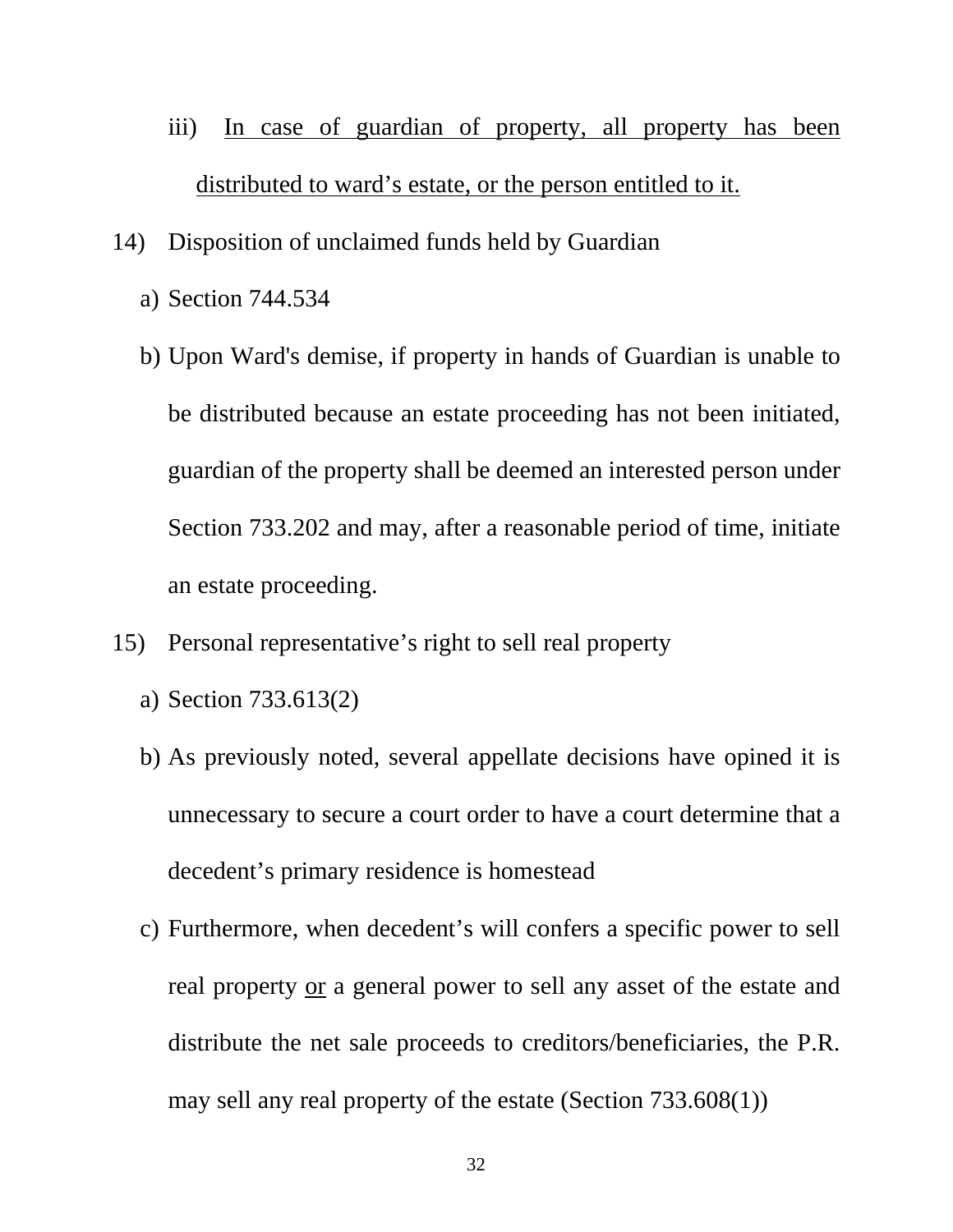- d) The sale need not be justified by a showing of necessity, and the sale pursuant to the power of sale shall be valid.
- e) From a judicial perspective, but perhaps not from a title insurance company's viewpoint, court orders authorizing sale of estate real property are not absolutely required, necessary or mandatory.
- 16) Agency for Healthcare Administration ("AHCA")
	- a) Responsible for implementation and administration of Medicaid in Florida.
	- b) Medicaid provides access to medical and housing assistance for low income individuals.
	- c) Section 733.2121(3)(d) requires:
		- i) If decedent 55 or older at time of demise, P.R. shall promptly serve a copy of notice to creditors and a copy of death certificate to AHCA within three months from date of first publication of notice to creditors unless AHCA has already filed a statement of claim in the estate proceedings
	- d) This affords AHCA the opportunity to recoup from decedent's estate or directly from decedent's special needs or pooled trust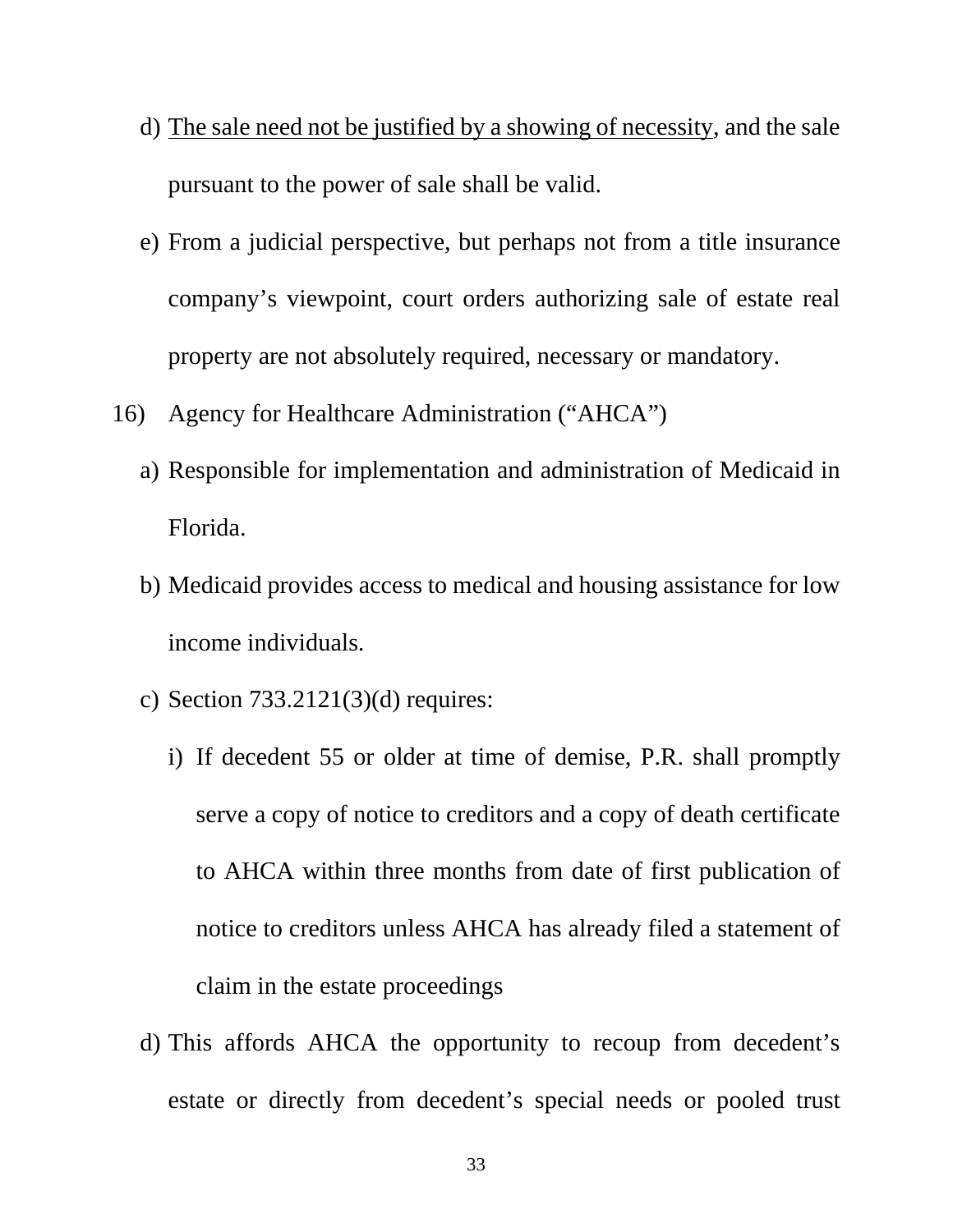holding the majority of decedent's liquid assets the funds AHCA advanced to pay for decedent's medical or housing needs while alive. Use of these special trusts enable wealthy individuals to qualify for Medicaid benefits without having to spend down their assets to meet the threshold qualifying asset test established by Medicaid.

- e) Failure of P.R./estate counsel to comply with this notification requirement required by 733.2121(3)(d) can expose them to a surcharge and responsibility for the amount owed to AHCA
- 17) Durable Power of Attorney ("DPOA")
	- a) "Weapon of mass destruction"
	- b) Probate counsel and P.R. must be cognizant of and hyperattentive to potential and actual abuse and misuse of DPOA by holder, by attorney (if involved in preparing DPOA) as well as any banks, trust companies and brokerage firms where issuer of DPOA interacted with or where issuer has financial accounts.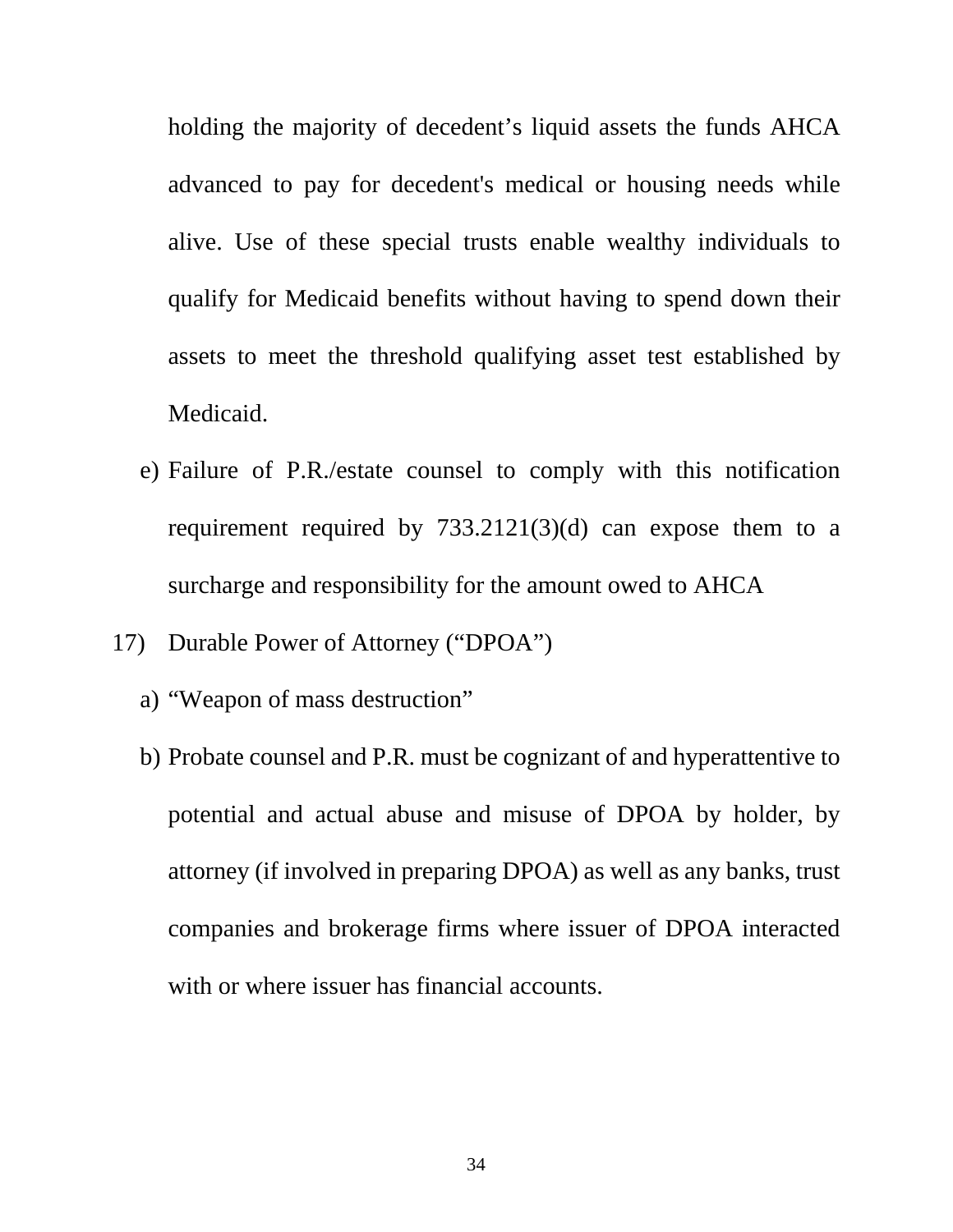- c) Ensure that such financial institutions exercised due diligence when holder of DPOA secures the release of funds pursuant to the authority of a DPOA
- d) Where appropriate and cost prudent, legal action should be contemplated and pursued by P.R. and counsel for P.R. to hold financial institutions accountable to recover misappropriated and wrongfully obtain decedent's funds where lax safeguards were in effect
- 18) Limitations on claims against an estate
	- a) Section 733.710
	- b) Neither decedent's estate, the P.R., nor any beneficiaries shall be liable for any claim against the decedent filed two years after the death of the decedent, even if letters of administration issued.
	- c) If claim filed timely within two years, but not paid or otherwise disposed of, the limitation period is inapplicable.
	- d) Section 735.206(4)(f) likewise imposes a time limitation of two years from the date of decedent's death within which decedent's estate or those to whom it has been assigned shall be liable for any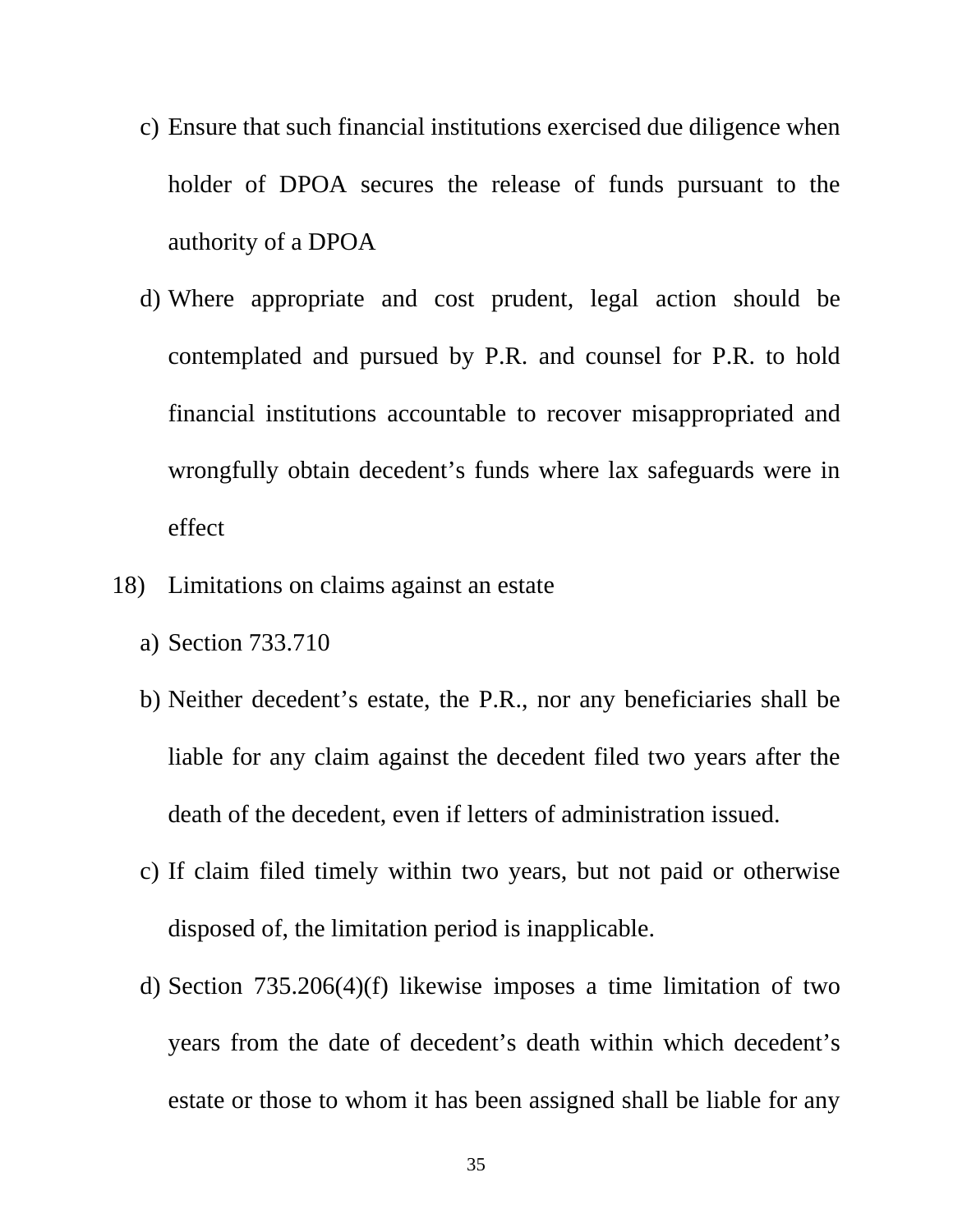claim against the decedent in the context of a summary administration.

- e) Wallace v Watkins 253 So. 3d 1204 ( $5<sup>th</sup>$  DCA 2018)
	- i) Clarifies distinction between a creditor's claim and a claim against the estate filed by an heir
	- ii) Section 735.206(4)(G) clarifies that in the context of a summary administration, that an heir or devisee of decedent lawfully entitled to a share of the state, but who was not included in the summary administration order may enforce all rights in appropriate proceedings against those who procured the order and shall be entitled to attorney's fees if successful.
	- iii) Wallace opinion allowed 3 omitted heirs to reopen estate 15 years after decedent's demise when they discovered they were adopted children of the decedent.
- 19) If not survived by spouse or minor child, decedent can validly devise homestead to a non-heir as part of probate estate since there were no constitutional restrictions on devise of homestead.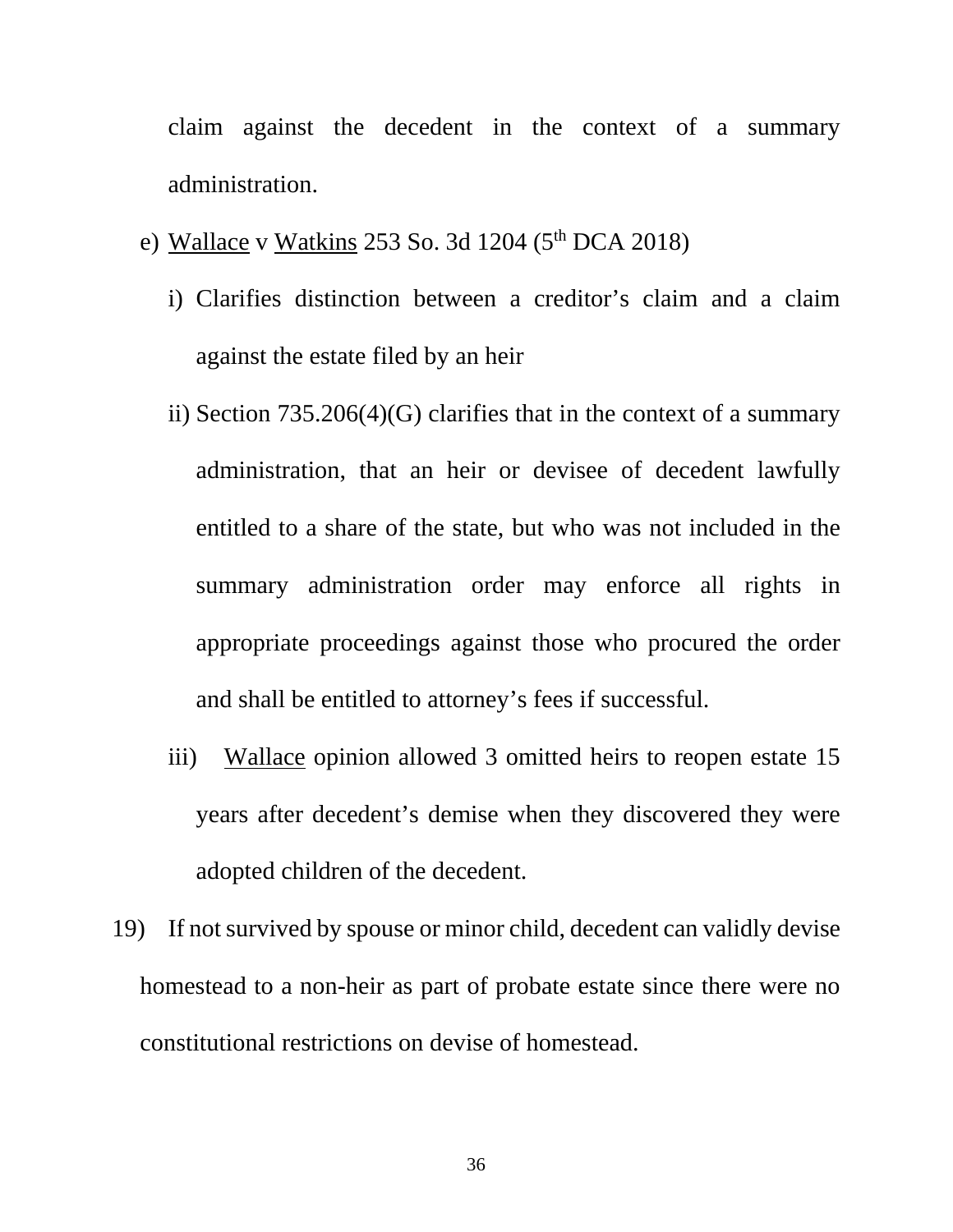- a) Webb et al. v Blue, as P.R. of Estate of Herbert Daniel 243 So. 3d 1054 (1st DCA 2018)
	- i) Decedent died testate with no surviving spouse or minor children.
	- ii) Blue was P.R. and sole beneficiary.
	- iii) Blue filed for probate and listed two assets in decedent Daniel's estate, non- exempt homestead and a truck
	- iv)Webb and other relatives (Appellants) asserted Decedent's home was his homestead and descended to appellants who were decedent's legitimate heirs and that Blue should not receive the homestead since she was merely a friend and there was no specific intent to pass the property to her.
	- v) Blue asserted decedent claimed homestead exemption for real estate tax purposes, but devised the property to her without homestead protection.
	- vi)Trial court held since decedent not survived by spouse or minor child, decedent could freely devise his home to anyone. Decedent's will unambiguously expressed his intention to leave his entire estate, his homestead and truck, to Blue.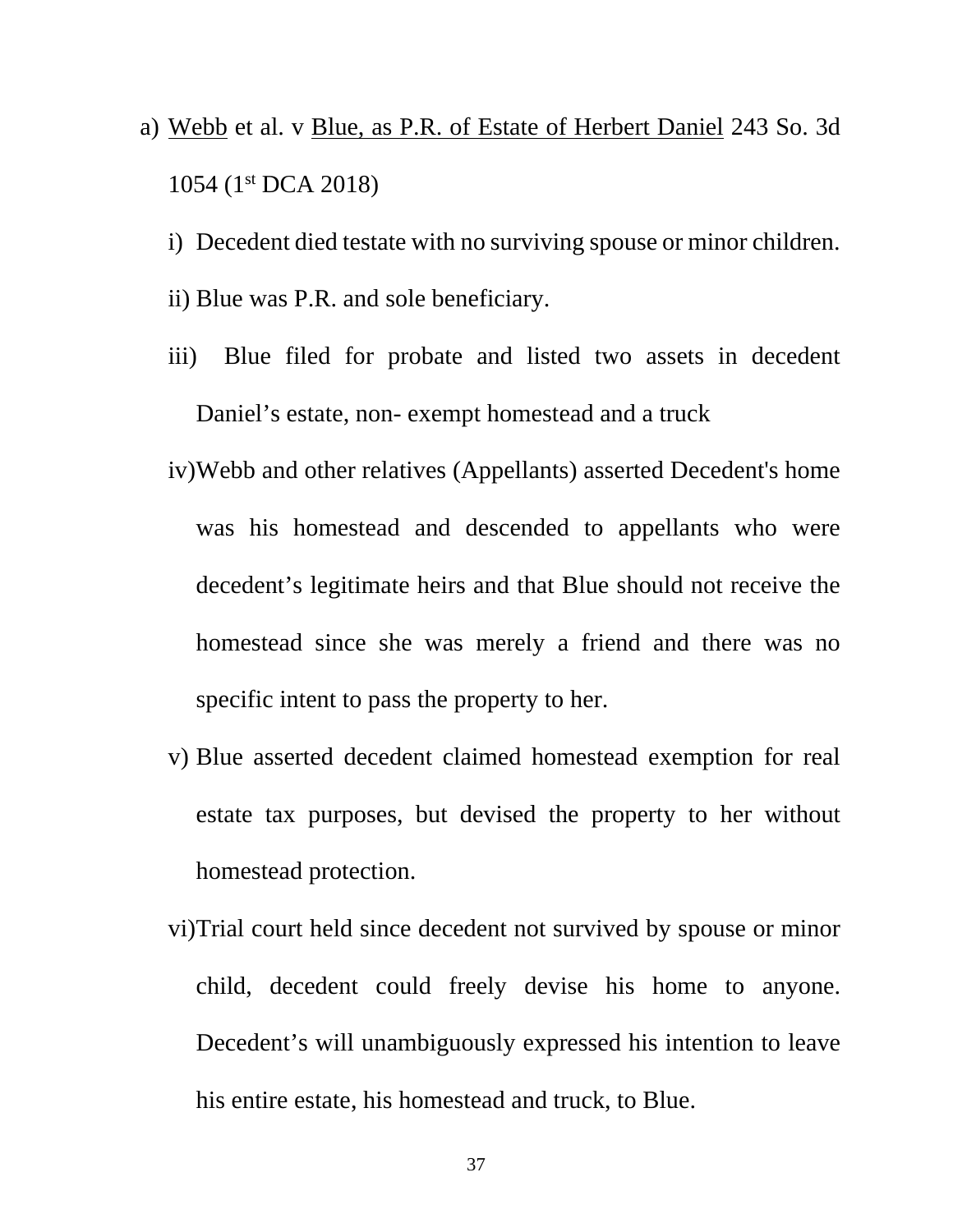- vii) Article 10, Section 4(c), Florida Constitution is designed to protect only two classes of persons, namely, surviving spouse and minor children.
- viii) If decedent has no minor child and wife either waived her right to homestead, or there was no wife (either due to death or divorce), then:
	- (1) The homestead could be devised to any heir, in order to maintain the homestead protection against creditors' claims, or to someone other than an heir which would render the homestead a general asset of the estate, subject to administrative expenses and claims.
- ix)Appellate court affirmed trial court decision.
- x) See Arlene Paris v Joseph et al. 46 Fla. L. Weekly D2476 (4<sup>th</sup> DCA Nov 17, 2021)
	- (1) Discusses construing validity of a prenuptial agreement as to whether a spouse voluntarily waived her right to inherit her husband's homestead.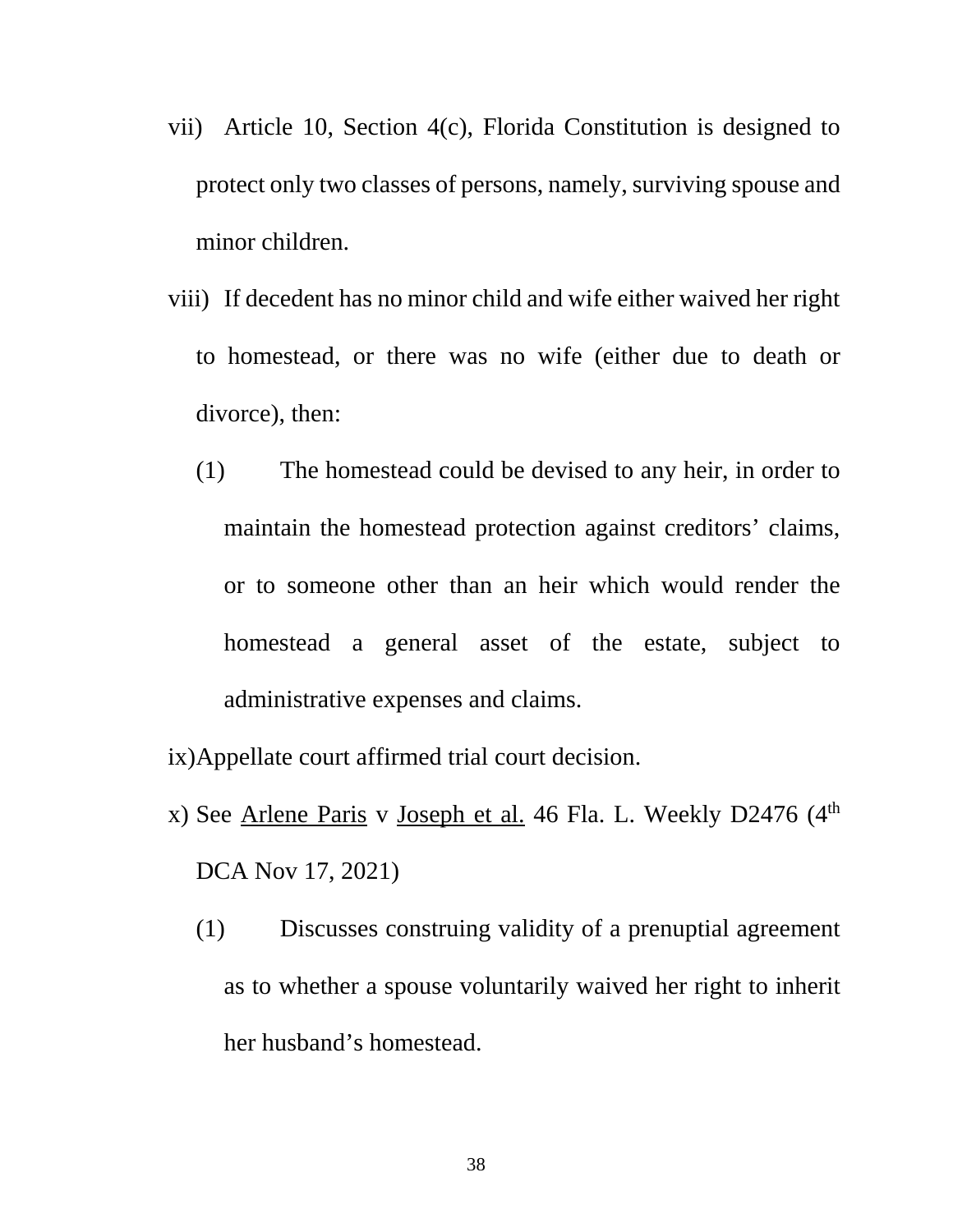- 20) Be aware in a contested fee dispute in court if opposing counsel cites:
	- a) In Re Estate of Lane 562 So. 2d 352, 355  $(4<sup>th</sup> DCA 1990)$

"I would only add that this estate has proved to be a magnificent legal banquet at which fees have flowed, like wine. It may be true the litigants, not the lawyers, spawned this career controversy. Nevertheless, I hope that all concerned can get together over coffee, conclude the banquet and go home." (Party was seeking attorneys' and P.R. fees in amount of \$1,536,000)

- 21) Authority of appellate court to award attorney fees in probate appeal
	- a) Payment for attorney's fees incurred doing appellate work on a probate case that provides a benefit to the estate by securing a favorable appellate ruling must be presented to the probate trial court as the appellate court lacks authority to award attorney's fees in any probate matter.
	- b) Townsend v Glass 46 Fla L. Weekly  $(1<sup>st</sup> DCA Oct 6, 2021)$  Reh'g Denied (Nov 4, 2021)
		- i) Attorneys in probate case governed by section 733.106.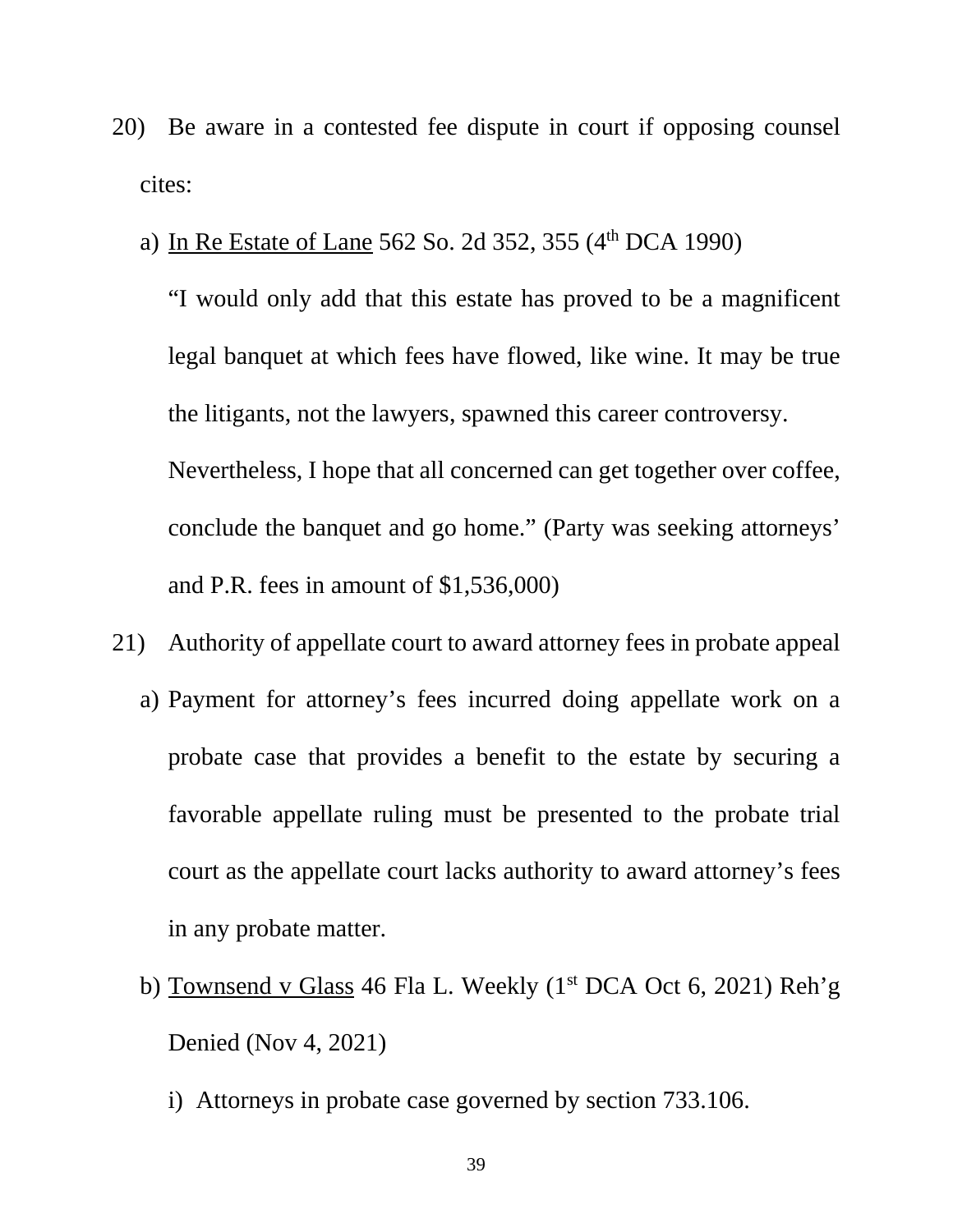- ii) Probate court is a court of equity and has authority to make discretionary allocation for attorney's fees and direct that one or more person's part of an estate that fee award should be assessed.
- 22) Compensation to counsel for P.R. of estate

(Section 733.6171) Amended and effective for estates commenced after October 1, 2021

- a) Counsel entitled to be paid reasonable fees without prior court order unless counsel is seeking to be paid pursuant to the schedule set forth in Section 733.6171(3) which requires counsel to make written disclosures to the P.R. as delineated in Section 733.6171(2)(b) and obtain the P.R.'s timely signature acknowledging the disclosures
	- i) If no such required written disclosures are made, or if they are made but no written acknowledgement is received from the P.R., counsel cannot receive fees without prior court approval or written consent of all interested parties (beneficiaries and creditors)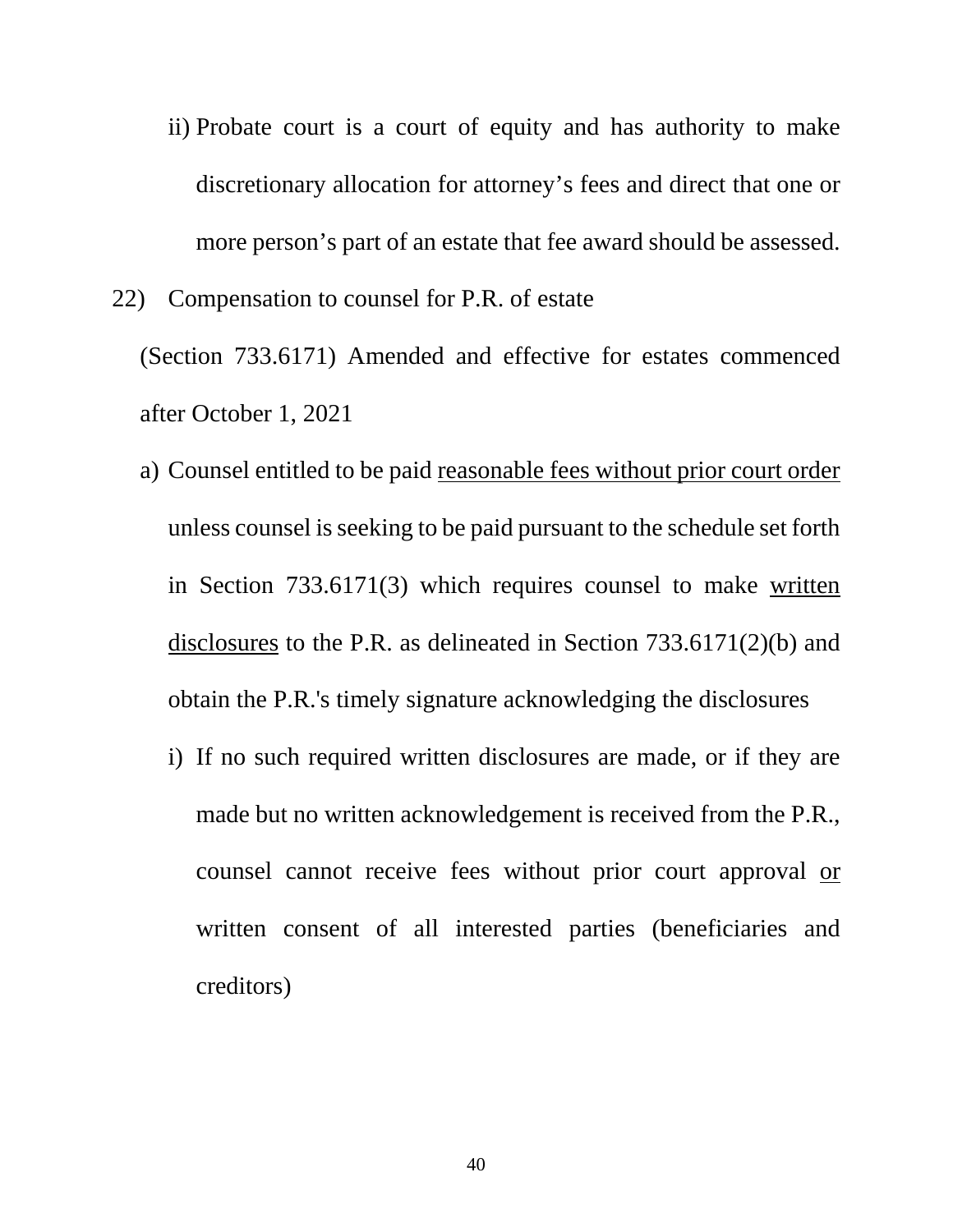- b) Compensation for ordinary services is presumed to be based upon compensable value of estate, which is the inventory value of probate estate assets and income earned by estate during the administration
- c) Upon petition of any interested person (beneficiary/creditor) court may increase or decrease compensation for counsel's ordinary services or award fees for extraordinary services performed if the circumstances justify doing so
- d) Compensation paid to counsel may be calculated by the attorney and P.R. in a matter different than provided in Section 733.6171 if the manner is in writing and disclosed to the parties bearing the impact of the compensation and no objection is made
- e) If a separate written agreement as to fees exists that was reached between the will drafting counsel and the testator, a copy of that agreement must be furnished to the P.R. prior to commencement of employment by counsel, and if employed, promptly served on all interested counsel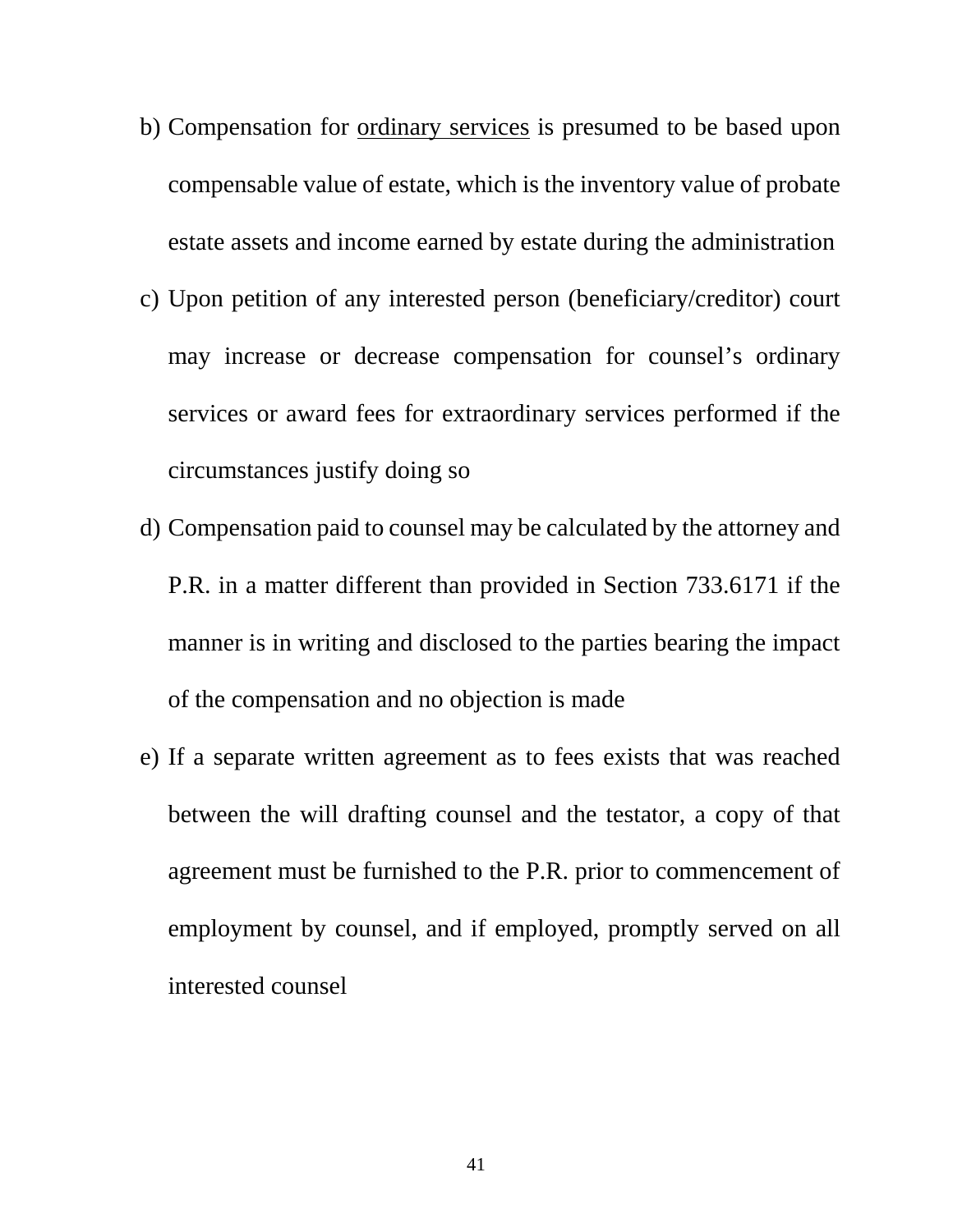- f) A separate agreement or a provision in will directing that P.R. employ a specific attorney does not obligate P.R. to employ that counsel or obligate that attorney to accept legal representation
	- i) If such counsel however is retained, their compensation shall not exceed the amount provided in the agreement or will
- 23) Concerns about self-dealing and overreaching by will drafting attorney
	- a) Section 733.617(6) and rule 5.030(a) permit a designated P.R. who is also an attorney to represent him/herself as counsel for estate and collect both compensation as attorney and commission as P.R.
	- b) Unfortunately, these two provisions occasionally inspire ethical concerns, abuse, and financial exploitation.
		- i) This is especially a concern where will drafting attorney is designated P.R. and there is no clause indicating who should serve as counsel for the estate
	- c) A concerned, cautious, attentive, experienced probate judge will focus on this scenario to ensure there was no unprofessional conduct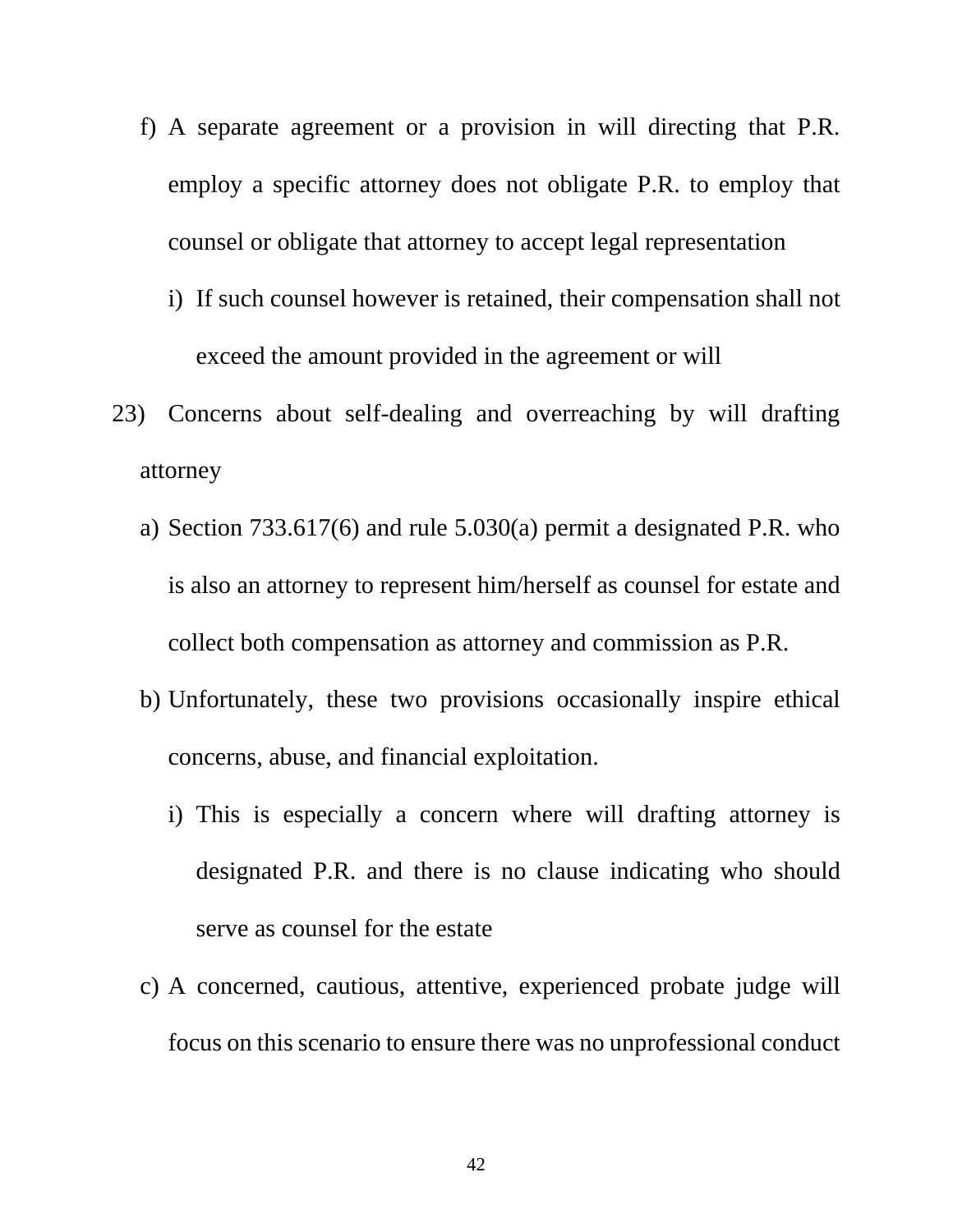or undue influence by estate planning counsel in securing their nomination or another member of their firm to serve as P.R.

- d) Was client informed of comparative costs and other considerations in appointing counsel as P.R., as opposed to a trusted friend or relative or a financial institution?
- e) Court will inquire as to whether a prior relationship existed between the client and counsel retained to prepare the will and the nature, extent, and depth of that relationship
- f) Did drafting attorney suggest/offer to serve as P.R. or did the idea of doing so emanate from the client?
- g) Did counsel advise client that he would more likely, if nominated, to serve as P.R. in the will that he/she would likely retain him/herself to serve as the estate attorney and collect two separate renumerations?
- h) Was lawyer, contrary to Rule 4-1.8(c) and (k) of Florida Code of Professional Conduct and Section 732.806, also named as a beneficiary in the will the attorney drafted?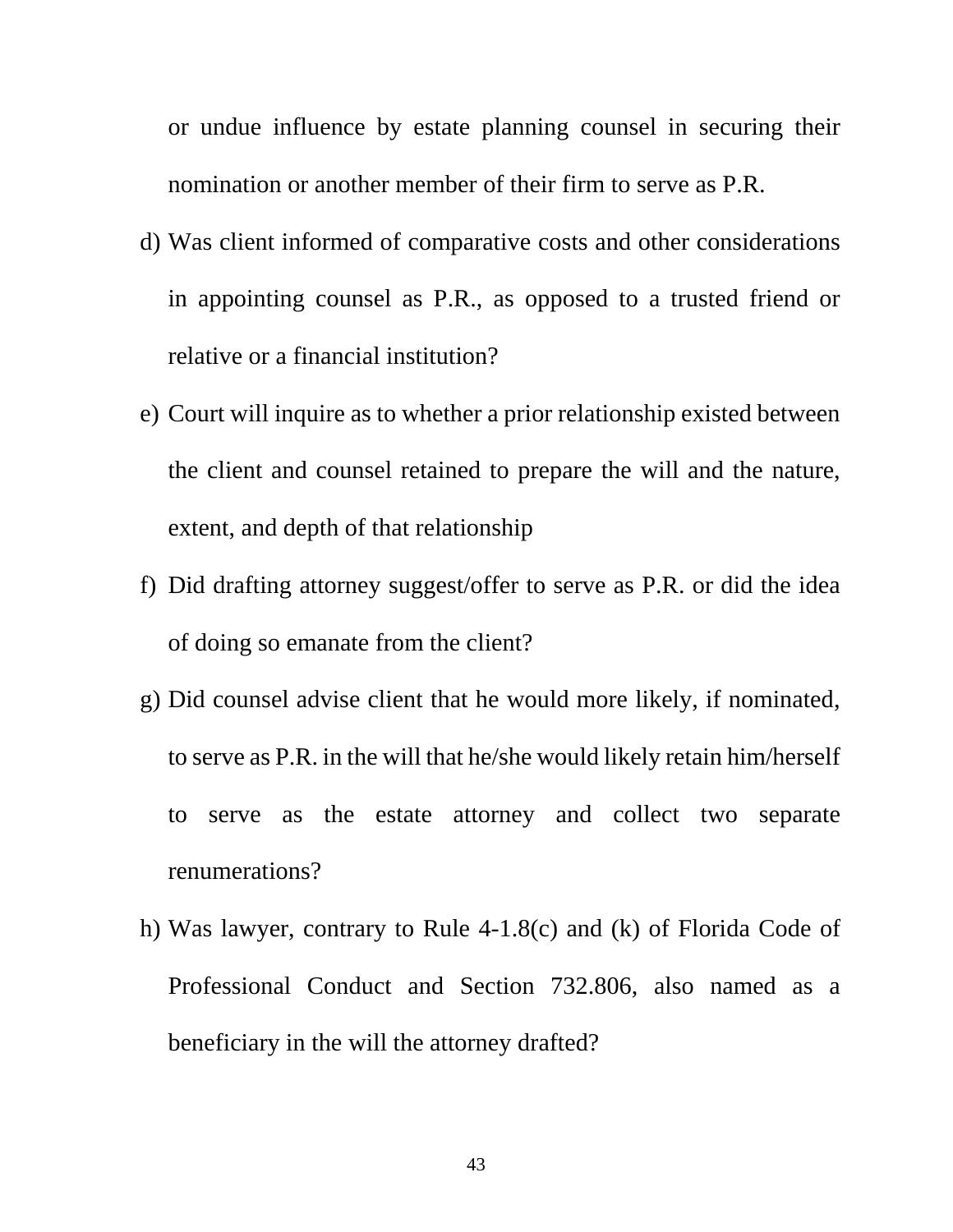- i) Is lawyer charging their hourly attorney's fee rate for performing non-legal functions as P.R.?
	- i) This would be especially egregious if will provides the attorney serving as P.R. is entitled to a commission in excess of the amount presumed reasonable as set forth in section 733.617(2) and  $(3)$
- j) If counsel has client who bonafidely wants counsel to serve as P.R. and/or be designated as a beneficiary of client's estate, counsel should:
	- i) Refer client to another attorney to prepare the estate planning documents, or
	- ii) Prepare separate additional documents and/or memos to the file signed by client acknowledging full disclosure by counsel was made to client and that an independent decision, free of any undue or improper influence, was made by client to designate their drafting attorney preparing the testamentary documents to also serve as P.R.
		- (1) Relevant cases: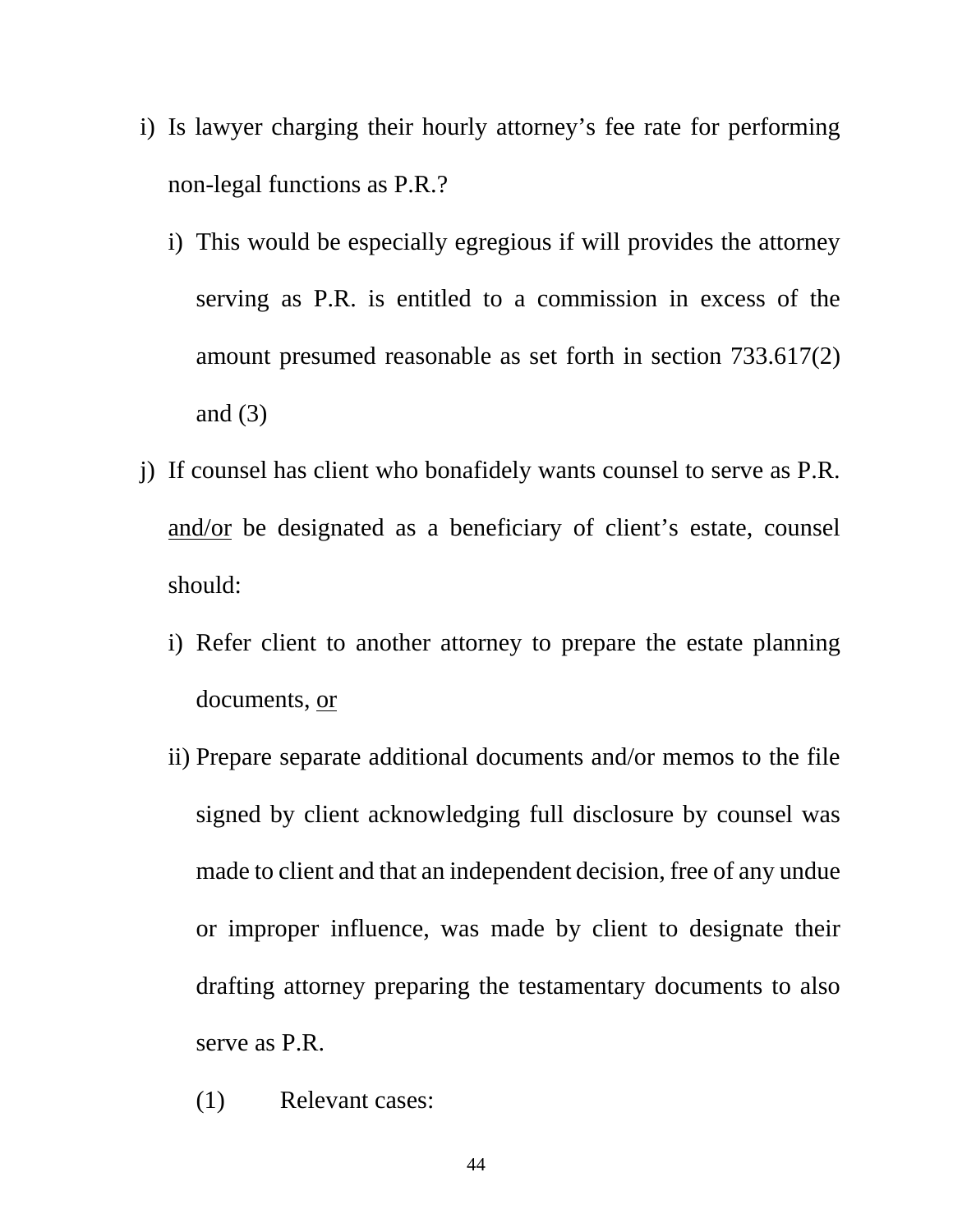(a)Rand et al. v Gezler 489 So. 2d 796 (3rd DCA 1986)

- (b) In Re Estate of Nelson 232 So. 2d 222 (1st DCA 1970) (c)Zinnser v Gregory 77 So. 2d 611 (Fla. 1955)
- k) Effective October 1, 2020, Section 733.617 was amended to add safeguards to prevent unscrupulous attorneys from abusing the process of collecting two fees from a testator's estate without prior disclosure being made, disclosed to, and agreed to by the testator
	- i) Section 733.617(8) now only allows counsel preparing the will to serve as P.R. of a testator's estate and be compensated to do so if the counsel is related to the testator or enumerated statutory disclosures are made in writing to the testator in a separate writing to the will (but may be annexed to the will)
	- ii) Failure to secure a signed acknowledgement from the testator does not disqualify a P.R. from serving nor affect the validity of the will
		- (1) It only prevents the attorney from securing a separate compensation for serving as a P.R.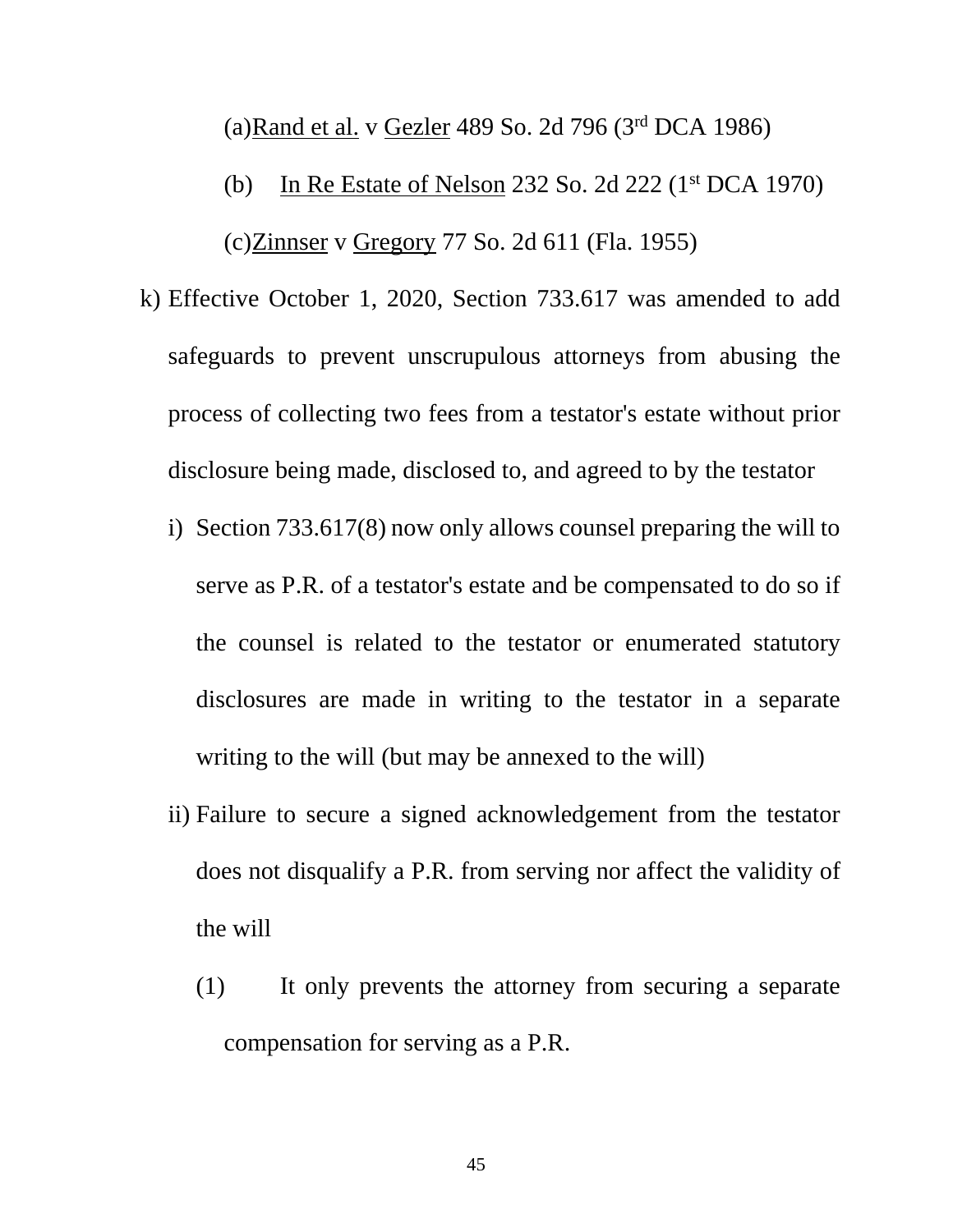- iii) This amendment is effective only for wills executed on or after October 1, 2020
- 24) Distinction between attorney, client relationship and fiduciary duties
	- a) In an estate administration, counsel for the P.R. has an attorney client relationship with the P.R.
		- i) All communications between the P.R. and the estate counsel are confidential.
		- ii) See rules regulating the Florida Bar 4-1.7.
	- b) Attorney for the estate owes fiduciary duties to the P.R., estate beneficiaries/heirs and creditors but counsel for the estate does not have an attorney client privilege with estate beneficiaries, heirs or creditors
	- c) A fiduciary duty is a duty to act in the best interest of someone else
		- i) Black's Law Dictionary defines fiduciary duty as a duty of utmost good faith, trust, confidence, and candor; a duty to act with the highest degree of honesty and loyalty toward another person, and in the best interest of the other person.
	- d) In Re Estate of Gory 57 So. 2d 1381, 1383 (4<sup>th</sup> DCA 1990)